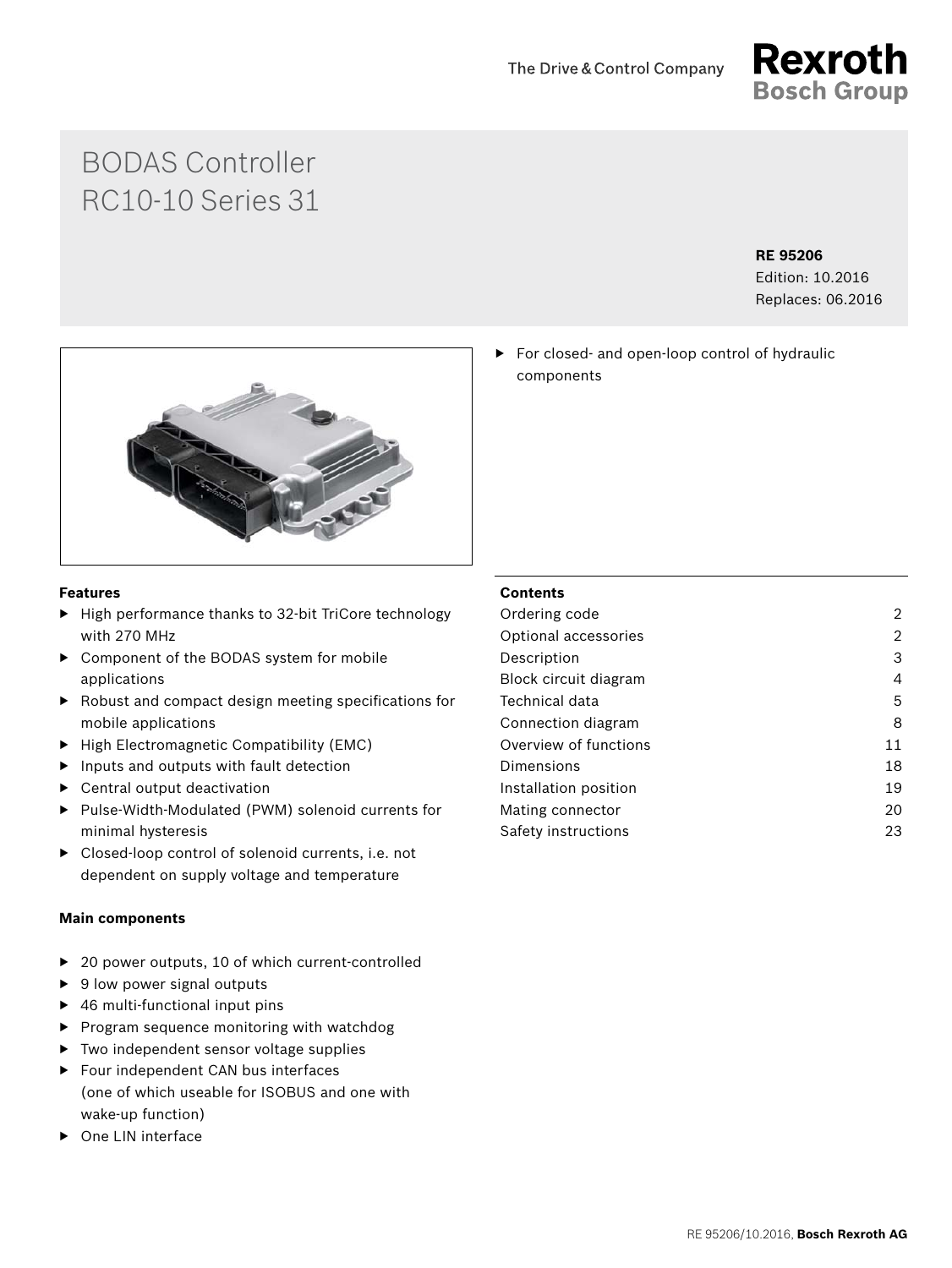# <span id="page-1-0"></span>**Ordering code**

|                                                                                                                                               | 01                      | 02    |  | 03        |  |  |
|-----------------------------------------------------------------------------------------------------------------------------------------------|-------------------------|-------|--|-----------|--|--|
|                                                                                                                                               | <b>RC</b>               | 10-10 |  | 31        |  |  |
| <b>Type</b>                                                                                                                                   |                         |       |  |           |  |  |
| 01                                                                                                                                            | <b>BODAS</b> controller |       |  | <b>RC</b> |  |  |
|                                                                                                                                               | <b>Version</b>          |       |  |           |  |  |
| 1 <sup>st</sup> number: number of proportional power outputs <sup>1)</sup><br>02<br>2 <sup>nd</sup> number: number of power switching outputs |                         |       |  | 10-10     |  |  |
| <b>Series</b>                                                                                                                                 |                         |       |  |           |  |  |
| 03                                                                                                                                            | Series 3, index 1       |       |  | 31        |  |  |

#### **Notes:**

- ▶ The BODAS controllers are not functional without software.
- ▶ In order to use the BODAS controllers, you also need:
	- BODAS standard software or
	- application-specific software
- $\blacktriangleright$  If there is a sample label on the name plate, it is a prototype or sample, i.e., components not released for series production.

Possible sample labels are:

- $-$  SC $\cdot$  A
- SC: B
- SC: C
- SC: S (prototype software)

### **Optional accessories**

#### ▶ **BODAS-design software**

The windows-based PC software BODAS-design (see data sheet 95112) can be used for programming this BODAS RC controller. All graphical and textual programming languages specified according to IEC 61131-3 are available. Restrictions regarding the languages apply for safety related applications (see safety-relevant project planning instruction).

#### ▶ **BODAS-service software**

The windows-based PC software BODAS-service (see data sheet 95086) is used for displaying functions, errors and system variables as well as for setting parameters via a PC. It is also used for flashing programs from a PC onto the controller.

### ▶ **C programming interface C-API**

The programming interface C-API (see data sheet 95115) can be used for programming this BODAS RC controller in the programming language C. All required functions that are needed for the configuration and the reading of the inputs, the control of the outputs, the use of the communication interfaces and the creation of the diagnostics information for BODAS-service are available to the user in the form of a software library. Additionally, the user needs a C Compiler, with which the created program is translated into a machine code that is readable for the BODAS controller.

### ▶ **BODAS measuring adapter MA8**

The BODAS measuring adapter MA8 (see data sheet 95090) facilitates measuring all electrical signals at the inputs, outputs and interfaces of the BODAS controller. For testing purposes, it is connected in series between the RC controller and the vehicle or device wiring.

### ▶ **BODAS TB3 test box**

The BODAS test box TB3 is used for simulation of vehicle and device functions for development and testing purposes with BODAS controllers. The BODAS TB3 test box is connected to the controller via an adapter cable. A stencil provides channel designations specific for this controller. For details see data sheet 95092.

All products mentioned here are available from Bosch Rexroth.

Further information can be found on the internet at: www.boschrexroth.com/mobile-electronics

<sup>1)</sup> Includes Low-side proportional outputs that must be used in combination with High-side outputs.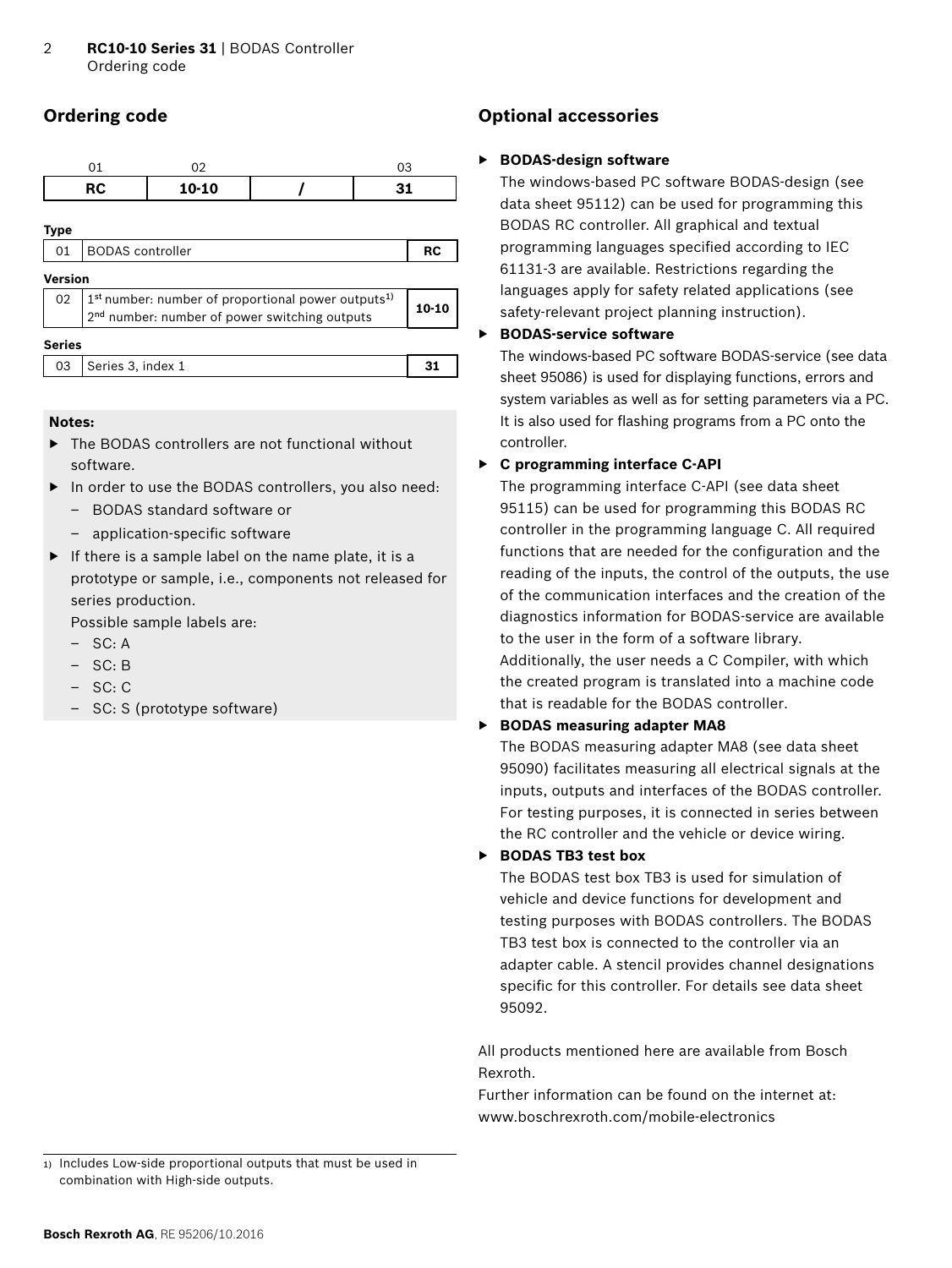### <span id="page-2-0"></span>**Description**

The BODAS controller RC10-10/31 is designed as a universal controller for mobile working machines. State-ofthe-art 32-bit TriCore technology, a clock frequency of 270 MHz and numerous I/O functions account for a controller with high power density in a compact housing. The controller is used for the programmable control of proportional and switching solenoids as well as additional electrical switching functions. Typical applications are electrohydraulically actuated work functions, travel drives and transmission controls.

Internally the BODAS controller RC10-10 series 31 contains a powerful 32-bit TriCore microprocessor TC1793, all input and output circuitry and a power supply unit for operation with 12 or 24 volt nominal supply voltages.

With 20 power outputs, 9 small signal outputs, a total of 51 input channels, two constant voltage sources and four CAN buses for communication in the vehicle, the RC10-10/31 controllers form a powerful platform for controlling mobile working machines.

The ten current-controlled, pulse-width-modulated (PWM) outputs are used in particular for controlling proportional solenoids. Current control guarantees the set-point current even if the supply voltage or the temperature of the solenoid changes and it is characterized by minimal hysteresis. The PWM outputs match the electrical proportional control of Rexroth axial piston units and valves. 10 switching outputs can be used for switching solenoids, relays or other electrical consumers.

Up to 12 inputs may be used to measure frequency signals. Eight of these inputs are configured for active frequency sensors and six of these can read in Rexroth DSM1-10 speed sensors with integrated diagnosis function. Four resistance inputs are used, for example, to directly connect temperature sensors and may be used to acquire frequency signals alternatively.

Eight inputs can be used for connecting sensor via the SAE J2716 SENT interface.

The other inputs can be used for measuring analog voltages or as switching inputs.

The inputs are protected against overvoltage and electrical interference. The voltage inputs can be monitored to detect cable breaks or short circuits.

CAN bus interfaces are available with all BODAS controllers RC for exchanging data with other bus users or electronic systems (e.g. controller RC, I/O extension module, joystick, engine control unit, display).

Four independent CAN bus interfaces, each of which can be operated with various protocols, are available in the RC10-10/31 BODAS controller. One of these CAN interfaces can be used to wake up the controller. Another one features ISOBUS termination. Communication with a service tool is also conducted via a CAN interface. The RC10-10/31 controller is supported as standard by the Rexroth tool BODAS-service.

An application interface in the form of a C-API is available for programming the controller in high level language C. This allows the software developer to concentrate on the important functions of the machine without having to become immersed in the details of the TriCore technology and the hardware of the controller.

Simple and flexible programming of the BODAS controller according to the industry standard IEC 61131-3, which enables a very convenient and rapid introduction to the programming of the RC10-10/31, is possible with the BODAS-design software. Comprehensive and complex applications can be conveniently developed and clearly represented with BODAS-design.

With the BODAS-service software, the programs can be quickly and simply downloaded to the controller via the Flash module. Extensive service functions, such as diagnostics, parameter setting or display of process variables are available via the graphical Windows interface of BODAS-service. This enables simple parameter setting and diagnostics in order to place the machine in service rapidly and safely.

The BODAS controllers RC were developed specifically for use in mobile working machines and satisfy corresponding protection requirements regarding ambient temperatures, water and dust ingression, shock and vibration as well as electromagnetic compatibility (EMC). BODAS controllers RC and corresponding software in combination with pumps, motors, valves, sensors, input devices and actuators from Rexroth make for complete system solutions.

The RC10-10/31 controller can be used for safety functions according to ISO 25119 or EN ISO 13849. Safety-relevant project planning instructions have to be observed if such safety functions shall be implemented or the two-channel stop function shall be used. These instructions are available on request.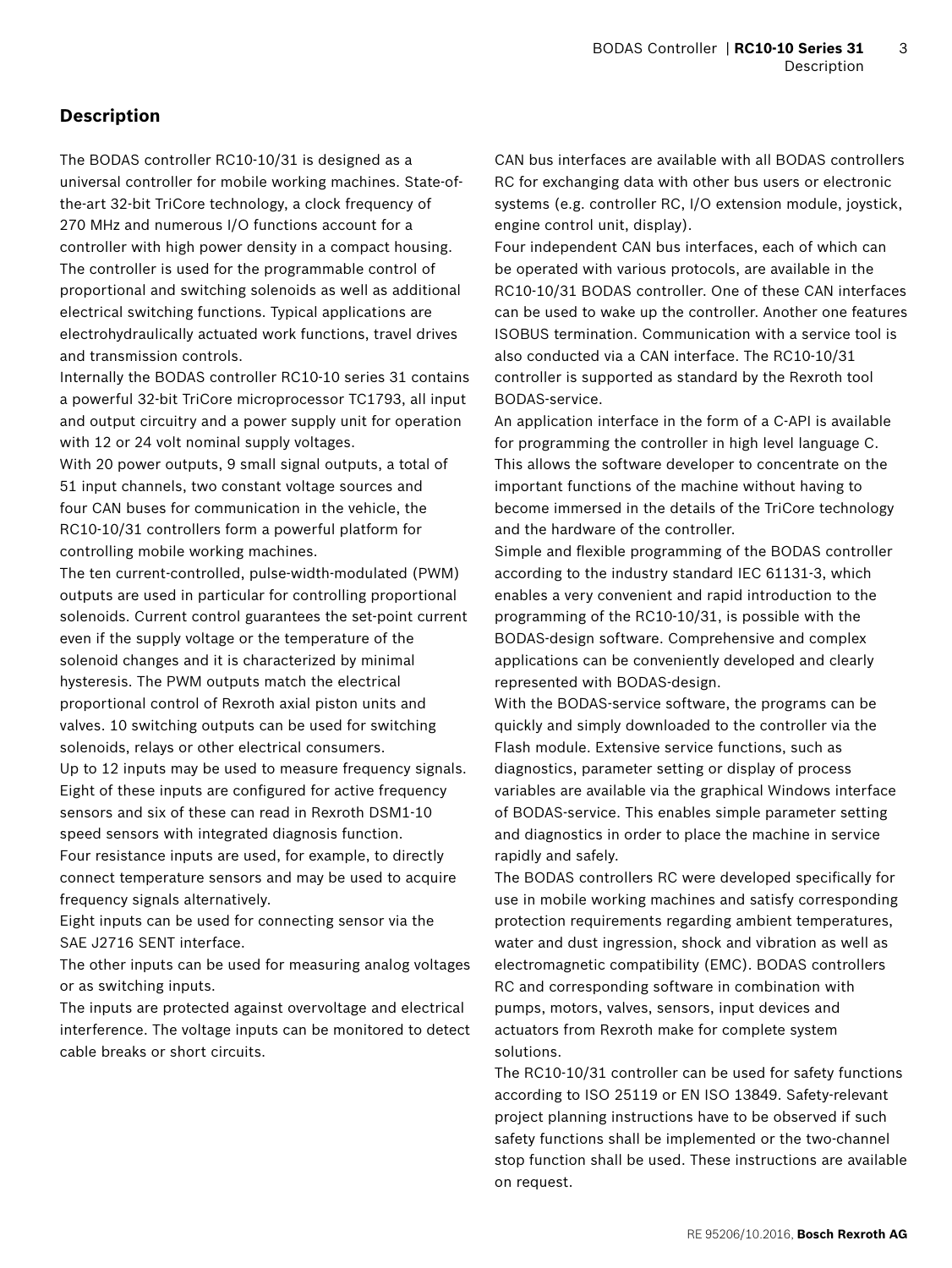### <span id="page-3-0"></span>**Block circuit diagram**



| <b>Abbreviations</b> |                                  |  |  |
|----------------------|----------------------------------|--|--|
| $\mu$ C              | Microcontroller                  |  |  |
| <b>DSP</b>           | Digital signal processor         |  |  |
| <b>RISC</b>          | Reduced instruction set computer |  |  |
| PFlash               | program flash                    |  |  |
| <b>DFlash</b>        | Data flash                       |  |  |
| RAM                  | Random Access Memory             |  |  |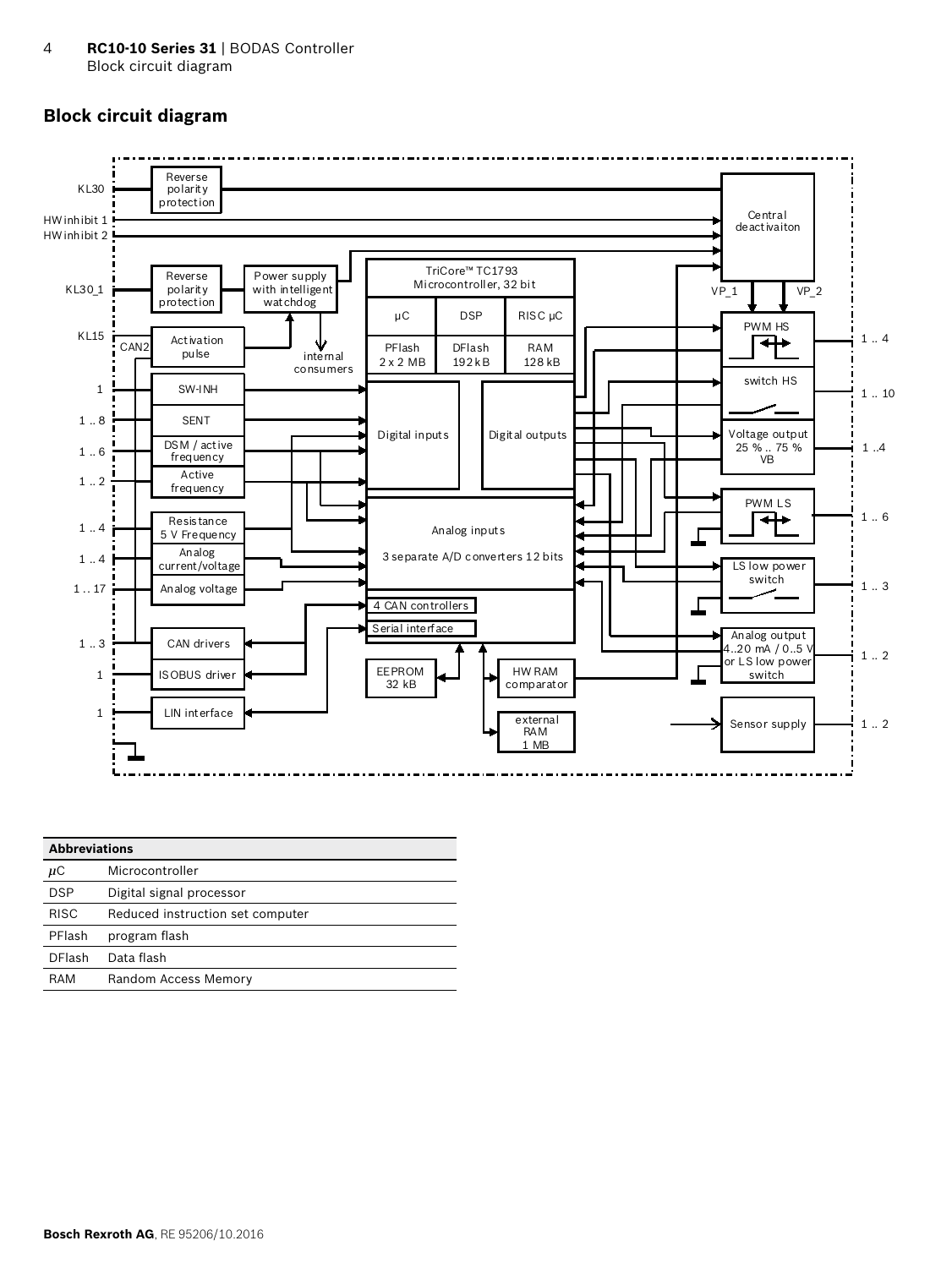### <span id="page-4-0"></span>**Technical data**

| <b>BODAS Controller</b>                                                                                     |                               | <b>RC10-10 Series 31</b> |
|-------------------------------------------------------------------------------------------------------------|-------------------------------|--------------------------|
| Supply voltage                                                                                              |                               |                          |
| Nominal                                                                                                     |                               | 12 V DC and 24 V DC      |
| Permissible range                                                                                           |                               | 8 V DC to 32 V DC        |
| <b>Current consumption</b>                                                                                  |                               |                          |
| Standby current                                                                                             |                               | <1 mA at 32 V            |
| Without load, in the 12 V vehicle electrical system, approx.                                                |                               | 280 mA                   |
| Without load, in the 24 V vehicle electrical system, approx.                                                |                               | 210 mA                   |
| <b>Fuses</b>                                                                                                |                               |                          |
| Internal                                                                                                    |                               |                          |
| External in supply path for power outputs                                                                   |                               | max. 30 A                |
| External in supply path for internal electronics                                                            |                               | 5 A                      |
| Constant voltage sources, total                                                                             |                               | $\mathbf{2}$             |
| 300 mA                                                                                                      | $5 V \pm 2.5 \%$              | $\mathbf{1}$             |
| 300 mA                                                                                                      | 3.3 V, 5 V, 8.5 V, 10 V ±10 % | $\mathbf{1}$             |
| Analog voltage inputs, total<br>(can be used as digital inputs, partially provided as alternative function) |                               | 42                       |
| $0$ to $5$ V                                                                                                |                               | 23                       |
| 0 to 10 V                                                                                                   |                               | $\overline{2}$           |
| 0 to 32 V                                                                                                   |                               | 17                       |
| Digital voltage inputs, total<br>(alternative function of other inputs)                                     |                               | 51                       |
| Analog input with digital evaluation in software (see above)                                                |                               | 42                       |
| SENT inputs used as digital inputs                                                                          |                               | 8                        |
| Software inhibit input used as digital input                                                                |                               | 1                        |
| <b>Resistance inputs</b>                                                                                    |                               |                          |
| Measurable resistance range                                                                                 | $0 \Omega$ to 50 k $\Omega$   | 4                        |
| Frequency inputs, total                                                                                     |                               | 12                       |
| Active sensors                                                                                              | typical 0 Hz  20 kHz          | 2                        |
| DSM (can be used as active speed sensor input alternatively)                                                | typical 0 Hz  20 kHz          | 6                        |
| 5 V frequency inputs (alternative function of resistance inputs)                                            | typical 0 Hz  20 kHz          | 4                        |
| Analog outputs, total                                                                                       |                               | 6                        |
| 0.5 V or 4.20 mA                                                                                            |                               | 2                        |
| 25 %  75 % V <sub>bat</sub>                                                                                 |                               | 4                        |
| <b>Digital sensor interfaces</b>                                                                            |                               |                          |
| SAE J2716 SENT                                                                                              |                               | 8                        |
| Low current switch outputs (typically used for LED), total                                                  |                               | 5                        |
| Low side switch output (up to 20 mA)                                                                        |                               | 3                        |
| Low side switch output as alternative function of $5 \vee 720$ mA analog outputs (see above)                |                               | $\overline{2}$           |
| Proportional solenoid output, total                                                                         |                               | 10                       |
| Current-controlled high-side PWM output stage                                                               | 0.3 A, PWM up to 250 Hz       | $\overline{2}$           |
|                                                                                                             | 0.4 A, PWM up to 250 Hz       | $\overline{2}$           |
| Current-controlled low-side PWM output stage                                                                | 0.3 A, PWM up to 1 kHz        | 4                        |
| Use with loads powered from high-side outputs                                                               | 0.4 A, PWM up to 1 kHz        | 2                        |
| Digital power output stages                                                                                 |                               |                          |
| Switch output stage<br>Can be used to power loads with current control on the low-side                      | max. 3 A                      | 10                       |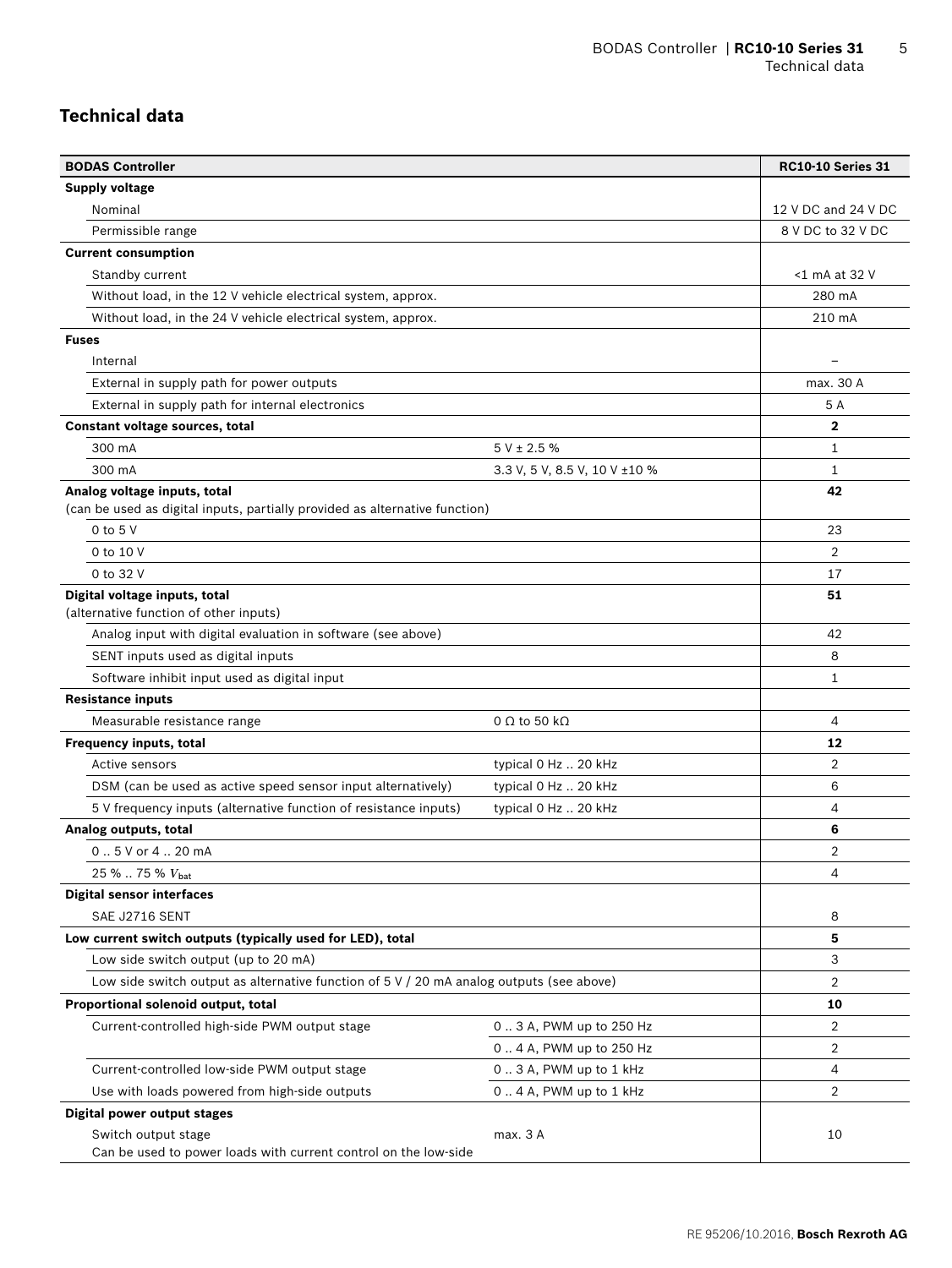#### 6 **RC10-10 Series 31** | BODAS Controller Technical data

| <b>BODAS Controller</b>                                                                                                                                                 | <b>RC10-10 Series 31</b> |
|-------------------------------------------------------------------------------------------------------------------------------------------------------------------------|--------------------------|
| <b>Communication interfaces, total</b>                                                                                                                                  | 5                        |
| <b>CAN 2.0 B</b>                                                                                                                                                        | 3                        |
| <b>ISOBUS</b>                                                                                                                                                           | $\mathbf{1}$             |
| LIN                                                                                                                                                                     | 1                        |
| Fault detection in the event of cable break and short circuit                                                                                                           |                          |
| Inputs (dependent on pull-up / pull-down resistor)                                                                                                                      | $\bullet$                |
| Outputs                                                                                                                                                                 | $\bullet$                |
| LIN                                                                                                                                                                     | $\bullet$                |
| CAN                                                                                                                                                                     | $\bullet$                |
| Protection against short circuits to supply voltage and ground                                                                                                          |                          |
| (Requirement: controller is powered and running, i.e. KL_30, KL30_1 and KL15 connected to VB,<br>ground pins connected to vehicle ground, processor runs valid software |                          |
| Inputs                                                                                                                                                                  | $\bullet$                |
| Outputs                                                                                                                                                                 | $\bullet$                |
| <b>LIN</b>                                                                                                                                                              | $\bullet$                |
| CAN                                                                                                                                                                     |                          |
| <b>Reverse polarity protection</b>                                                                                                                                      |                          |
| Power supply power outputs                                                                                                                                              | $\bullet$                |
| Power supply electronics                                                                                                                                                |                          |
| <b>Microcontroller</b>                                                                                                                                                  | <b>SAK-TC1793</b>        |
| <b>Clock frequency</b>                                                                                                                                                  |                          |
| Processor clock                                                                                                                                                         | 270 MHz                  |
| Internal memory capacity in microcontroller                                                                                                                             |                          |
| <b>SRAM</b>                                                                                                                                                             | 128 kB                   |
| <b>DFlash</b>                                                                                                                                                           | 192 kB                   |
| PFlash with ECC<br>organized in two separate address areas                                                                                                              | $2 \times 2$ MB          |
| Check C-API or BODAS-design manual for the use<br>of the 2 <sup>nd</sup> PFlash area                                                                                    |                          |
| External memory capacity in RC controller                                                                                                                               |                          |
| RAM with CRC                                                                                                                                                            | 1 MB                     |
| <b>EEPROM</b>                                                                                                                                                           | 32 kB                    |
| <b>Software installation</b>                                                                                                                                            |                          |
| Download in PFlash                                                                                                                                                      | $\bullet$                |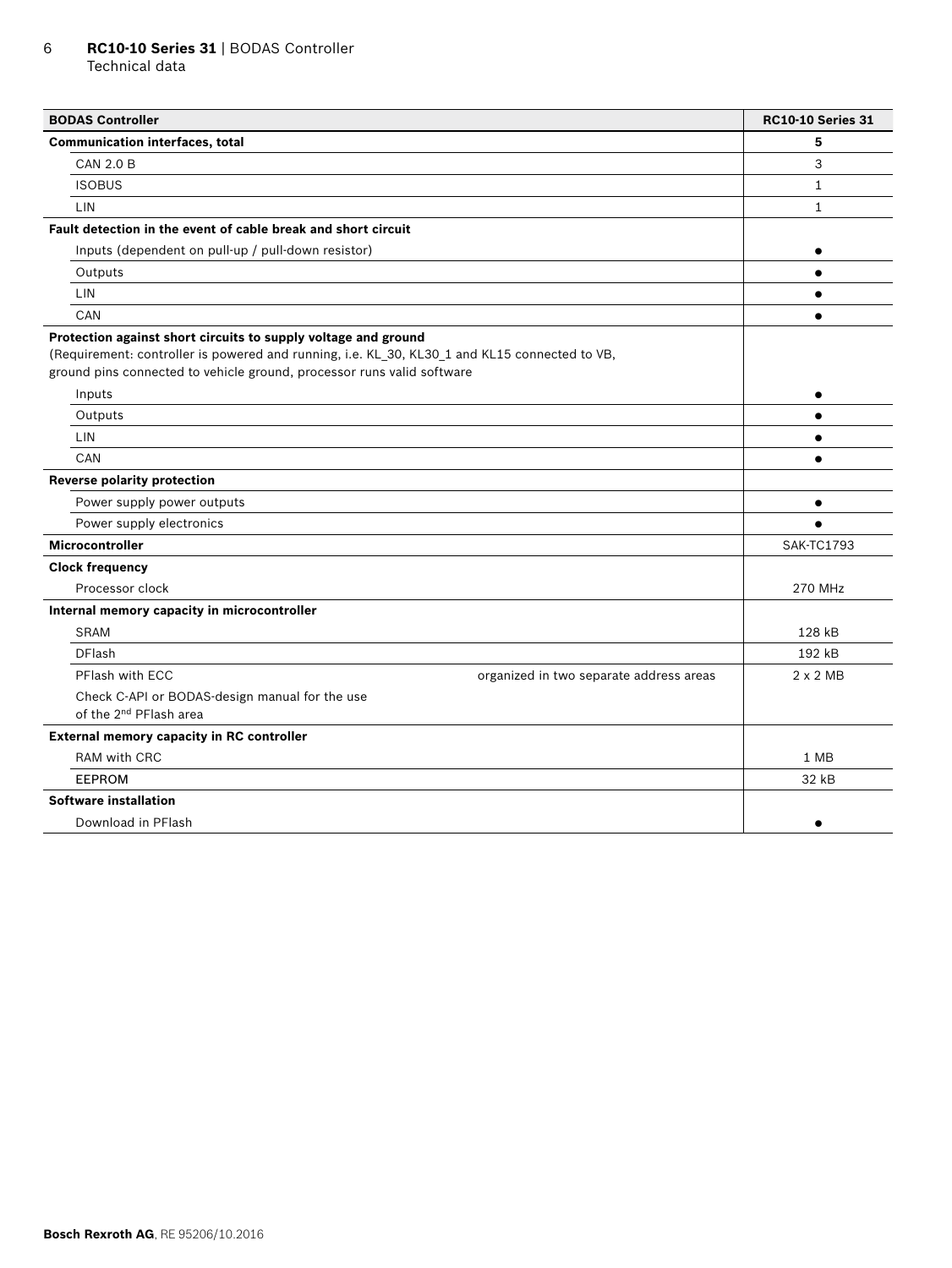| <b>BODAS Controller</b>                                                                                |                                                      | <b>RC10-10 Series 31</b>               |
|--------------------------------------------------------------------------------------------------------|------------------------------------------------------|----------------------------------------|
| <b>Durability testing</b>                                                                              |                                                      |                                        |
| Simulated field use of 10 years with 10,000 operating hours                                            |                                                      |                                        |
| <b>Electromagnetic compatibility</b>                                                                   |                                                      |                                        |
| Spurious interference (ISO 11452-2)                                                                    |                                                      | 150 V <sub>RMS</sub> /m                |
| Spurious interference (ISO 11452-4)                                                                    |                                                      | <b>BCI: 100 mA</b>                     |
| Load dump with 12 V battery voltage                                                                    |                                                      | $\bullet$                              |
| Load dump with 24 V battery voltage                                                                    |                                                      |                                        |
| <b>Electrostatic Discharge ESD</b><br>(according to ISO 10605)                                         |                                                      |                                        |
| Direct contact unpowered / powered up                                                                  |                                                      | 8 kV / 8 kV                            |
| Air discharge unpowered / powered up                                                                   |                                                      | 15 kV / 15 kV                          |
| <b>Maximum power dissipation</b>                                                                       |                                                      |                                        |
| <b>Internal Electronics</b>                                                                            |                                                      | 4 W to 6 W                             |
| Output stages                                                                                          |                                                      | 45 W (32 V, 30 A)                      |
|                                                                                                        |                                                      |                                        |
| <b>Operating temperature, housing</b>                                                                  |                                                      |                                        |
| With mounting point on cooling surface                                                                 |                                                      | $-40$ to +85 °C                        |
|                                                                                                        |                                                      | $(-40 \text{ to } +185 \text{ °F})$    |
| Temperature of cooling surface                                                                         |                                                      | +60 °C (140 °F)                        |
| <b>Storage temperature, housing</b>                                                                    |                                                      |                                        |
| Maximum permissible housing temperature momentary, passive:                                            |                                                      | $-40$ to $+105$ °C<br>(-40 to +221 °F) |
| Vibration resistance, broadband noise oscillations                                                     | 57.9 m/s <sup>2</sup> , 10 to 1000 Hz, 32 h per axis | $\bullet$                              |
| $(ISO 16750-3)$                                                                                        | 10 Hz: 18 $(m/s2)$ <sup>2</sup> /Hz                  |                                        |
|                                                                                                        | 20 Hz: 36 (m/s <sup>2</sup> ) <sup>2</sup> /Hz       | ٠                                      |
|                                                                                                        | 30 Hz: 36 (m/s <sup>2</sup> ) <sup>2</sup> /Hz       | $\bullet$                              |
|                                                                                                        | 180 Hz: 1 $(m/s2)$ <sup>2</sup> /Hz                  |                                        |
|                                                                                                        | 2000 Hz: 1 (m/s <sup>2</sup> ) <sup>2</sup> /Hz      |                                        |
| <b>Shock resistance</b>                                                                                |                                                      |                                        |
| Transport shock (IEC 60068-2-27)                                                                       | $a = 30$ m/s <sup>2</sup> ; t = 18 ms                |                                        |
|                                                                                                        | 1000 times per spatial axis x, y, z and in           |                                        |
|                                                                                                        | each direction (pos./neg.)                           |                                        |
| <b>Moisture resistance</b>                                                                             |                                                      |                                        |
| (IEC 60068-2-11 Db version 2)                                                                          |                                                      |                                        |
|                                                                                                        | 90-96 % (+25 °C to +55 °C)                           |                                        |
| Salt spray resistance                                                                                  |                                                      |                                        |
| (DIN EN 60068-2-11 Ka)                                                                                 | NaCl 5%                                              |                                        |
|                                                                                                        | $pH$ value $6.5 - 7.2$                               |                                        |
|                                                                                                        | 144 h 35 °C                                          |                                        |
| Type of protection (ISO 20653)<br>With installed mating connector including wire seals and dummy plugs | IP65                                                 |                                        |
| <b>Housing material</b>                                                                                |                                                      |                                        |
| Cover                                                                                                  | Die-cast aluminium                                   |                                        |
| Base                                                                                                   | Deep-drawn sheet metal                               |                                        |
| Weight                                                                                                 |                                                      | 640 g ±5%                              |
| <b>Outer dimensions</b>                                                                                |                                                      |                                        |
| Without mating connector                                                                               | Length                                               | $203 \pm 1$ mm                         |
|                                                                                                        | Width                                                | 167.3 mm                               |
|                                                                                                        | Height                                               | 37.9 mm                                |
| <b>Mating connector</b>                                                                                |                                                      |                                        |
| One connector chamber                                                                                  |                                                      | 94 male pins                           |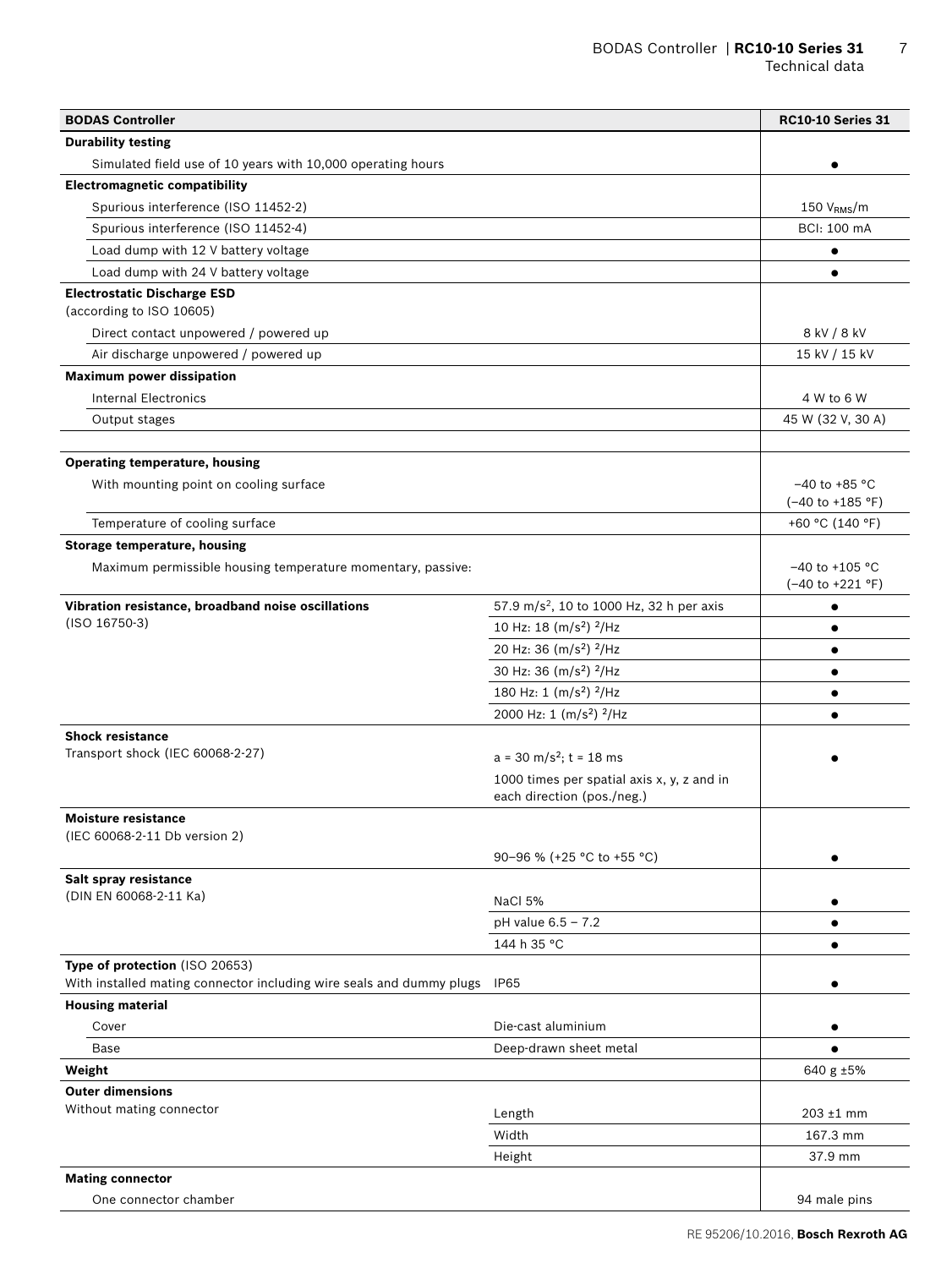# <span id="page-7-0"></span>**Connection diagram**



**Bosch Rexroth AG**, RE 95206/10.2016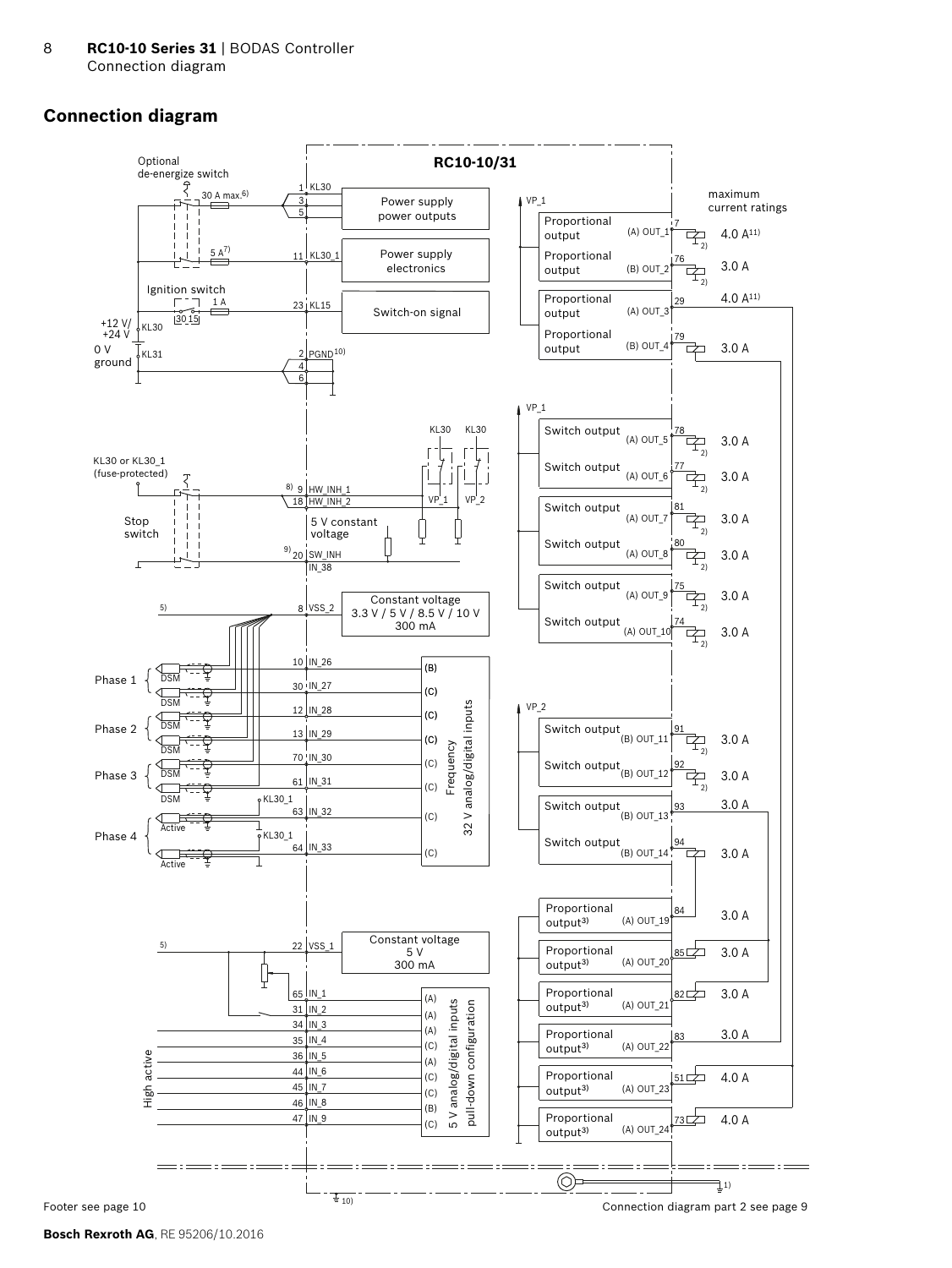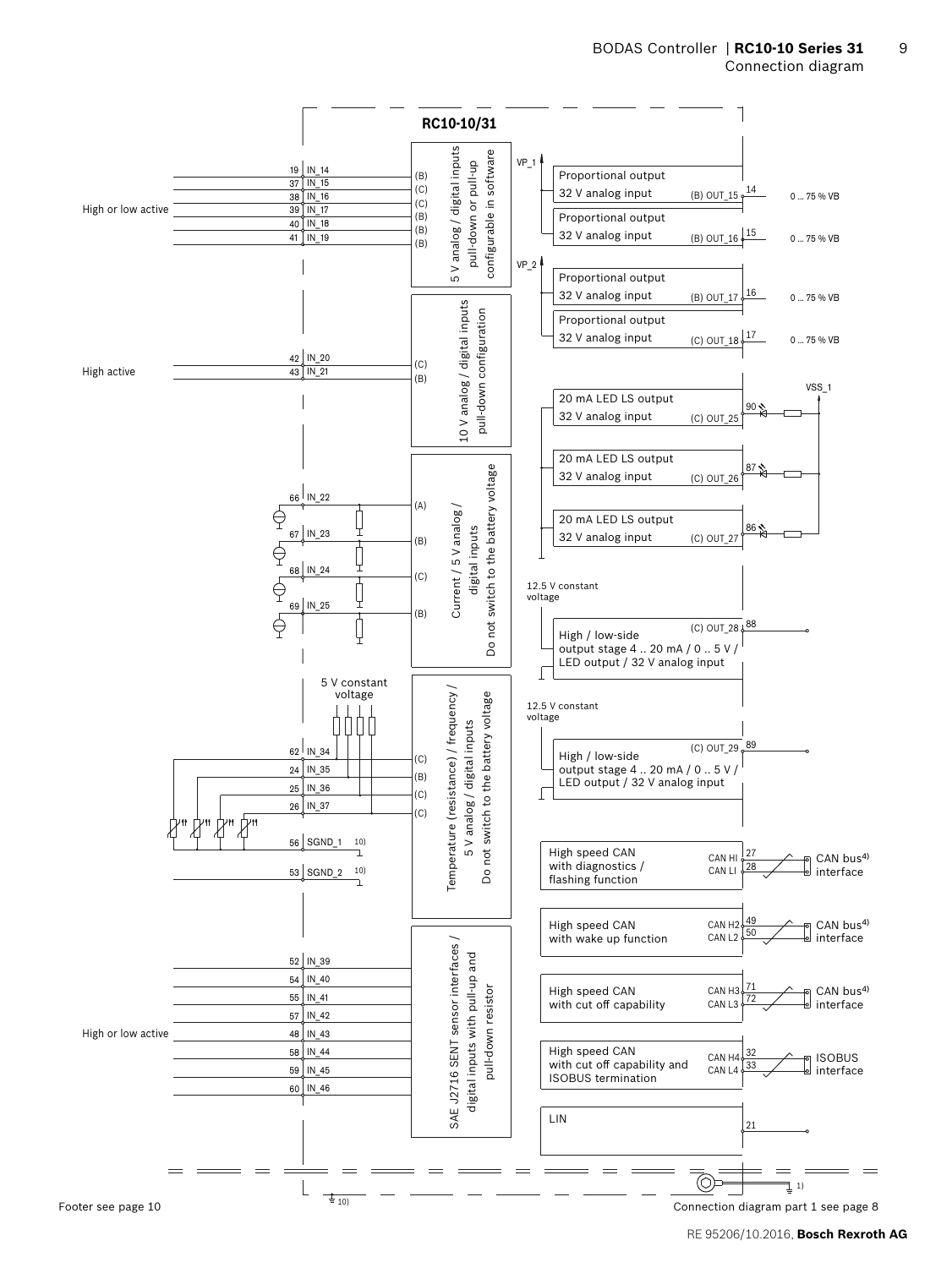10 **RC10-10 Series 31** | BODAS Controller Connection diagram

#### Footnotes for the connection diagram

- 1) Short, low-resistance connection from a case screw to the vehicle ground.
- 2) Own ground connection to battery (chassis possible).
- 3) Loads connected to low side outputs must be powered from high side outputs of the same controller. Stand-alone operation of low side outputs is not permissible.

Deviations from that rule require additional measures. Please contact Bosch Rexroth.

Combinations between high side and low side outputs different from the ones shown are possible. These are examples only. For more information see safout() function in the API manual.

- 4) CAN bus: 120 Ω termination resistor and twisted line necessary.
- 5) Constant voltage sources can be used as sensor supply or switching voltage for switches/push-buttons.
- 6) Can be adjusted to the actual current consumption of the consumers and must be adjusted to the permissible loading of the lines and pins.
- 7) If deactivated during operation, data will not be saved in the nonvolatile memory and there will be no after run.
- 8) First deactivation channel: deactivation with level < 4 V (open / cable break); activation with level > 7 V (switch to terminal 30 or 30\_1). When deactivated the respective main switch VP\_x is off. The main switches can be deactivated together (as shown) or separately.

9) Second deactivation channel: deactivation with level > 3 V (open / cable break); activation with level < 0.4 V (switch to ground). The second deactivation channel shuts of output stage control via the processor's emergency stop function.

For more information on deactivation channels please see the respective programming manual and safety-relevant project planning instructions.

- 10) Terminal 31 (PGND) and sensor grounds (SGND\_x) are joined at a star point in the controller and are connected to the housing. SGND 1 shall be used for the ground connection of analog sensors and SGND\_2 shall be used for the ground connection of digital sensors.
- 11) The total current out of OUT 1 and OUT 2 must not exceed 6 A. The total current out of OUT\_3 and OUT\_4 must not exceed 6 A.

The designations (A), (B), (C) indicate the respective ADC channel used for this input or current feedback.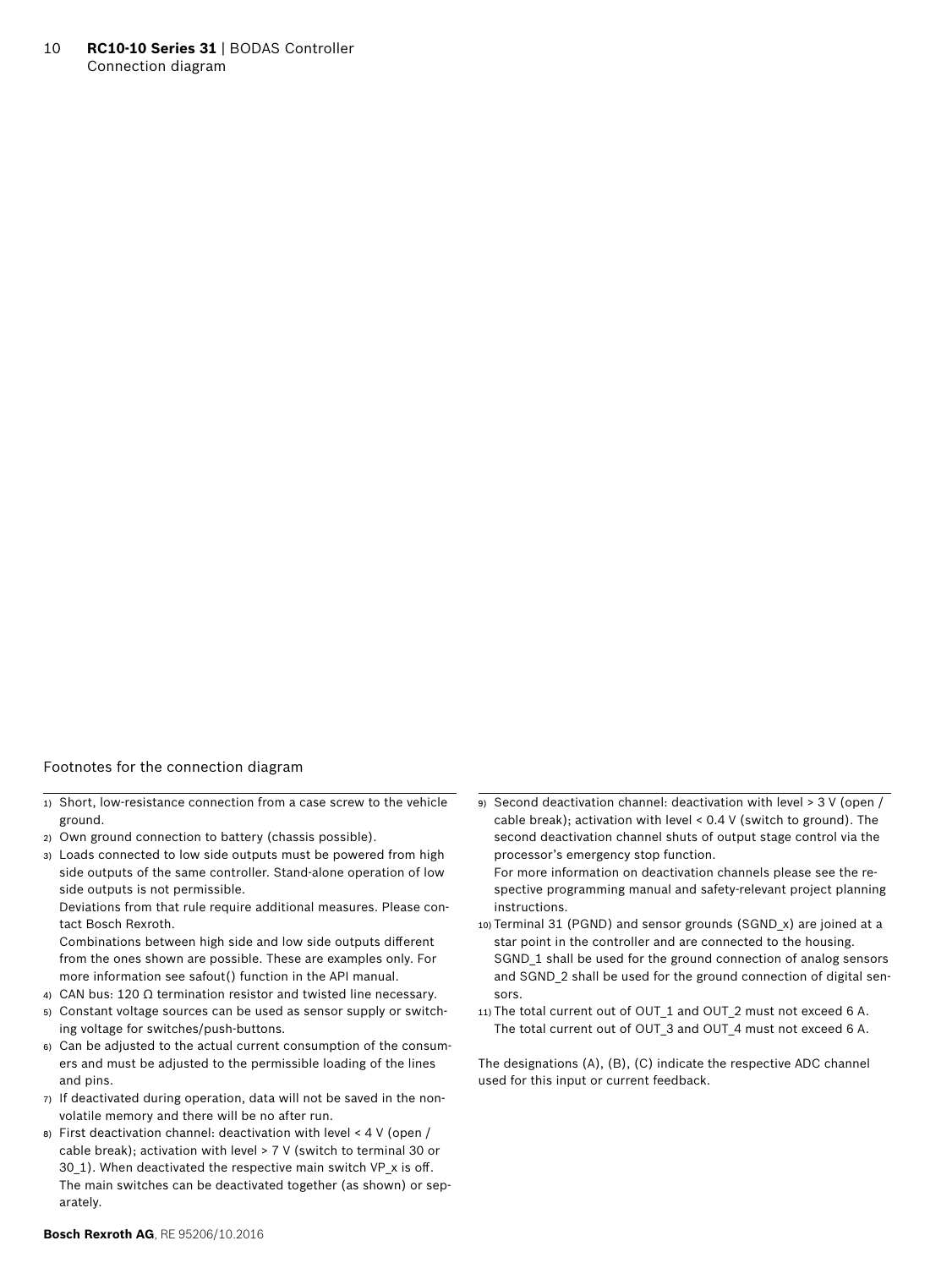# <span id="page-10-0"></span>**Overview of functions**

| 1, 3, 5<br><b>Voltage supply VB</b><br>Power supply for output stages<br>Nominal 12 V DC or 24 V DC<br>(terminal 30)<br>Operating range 8 V DC to 32 V DC<br>11<br><b>Voltage supply VB</b><br>Power supply for internal<br>electronics<br>(terminal 30_1)<br>Nominal 12 V DC or 24 V DC<br>Operating range 8 V DC to 32 V DC<br>A wire with 0.75 mm <sup>2</sup> cross section<br>must be used for this pin<br>Ignition key<br>Switch-on signal<br>23<br>(terminal 15)<br>power up with VB<br><b>Power ground PGND</b><br>Power supply ground<br>2, 4, 6<br>Internally connected to each other<br>and to pins 56 and 53<br>56<br>Sensor ground SGND_1<br>Sensor ground for analog sensors<br>Sensor ground for digital sensors<br>53<br><b>Sensor ground SGND_2</b><br>Primary activation input for VP_1 <sup>1)</sup><br>9<br>Hardware Inhibit HW_INH_1<br>main switch<br>Pull-Down resistor<br>$261$ kΩ to GND<br>Activation level > 7 V<br>(switch to terminal 30 or 30_1)<br>Deactivation level < 4 V<br>(open / cable break)<br>Primary activation input for VP_2 <sup>1)</sup><br>Hardware Inhibit HW_INH_2<br>18<br>main switch<br>Pull-Down resistor<br>$261$ kQ to GND<br>Activation level > 7 V<br>(switch to terminal 30 or 30_1)<br>Deactivation level < 4 V<br>(open / cable break)<br>Secondary activation input SW_INH<br>20<br><b>SW_INH / IN_38</b><br>Digital input IN_38<br>Activation level < 0.4 V<br>Pull-up resistor<br>Active low<br>(switch to ground)<br>10 k $\Omega$ to 5 V<br>Deactivation level > 3 V<br>(open / cable break)<br><b>Digital input</b><br>IN_1 to IN_9<br>Analog voltage input<br>65, 31, 34, 35, 36, 44, 45,<br>46, 47<br>Pull-Down resistor 118 kΩ<br>Measuring range nominal 0 to 5 V<br>Switching threshold configurable in<br>Resolution 12 bits<br>software (max. 5 V)<br>to GND<br>Resolution 1.44 mV / bit<br>Accuracy ± 3 % at 5 V<br>Filter limit frequency 224 Hz | Pin | <b>Description</b> | <b>Main function</b> | <b>Alternative functions</b> |
|----------------------------------------------------------------------------------------------------------------------------------------------------------------------------------------------------------------------------------------------------------------------------------------------------------------------------------------------------------------------------------------------------------------------------------------------------------------------------------------------------------------------------------------------------------------------------------------------------------------------------------------------------------------------------------------------------------------------------------------------------------------------------------------------------------------------------------------------------------------------------------------------------------------------------------------------------------------------------------------------------------------------------------------------------------------------------------------------------------------------------------------------------------------------------------------------------------------------------------------------------------------------------------------------------------------------------------------------------------------------------------------------------------------------------------------------------------------------------------------------------------------------------------------------------------------------------------------------------------------------------------------------------------------------------------------------------------------------------------------------------------------------------------------------------------------------------------------------------------------------------------------------------------------------------|-----|--------------------|----------------------|------------------------------|
|                                                                                                                                                                                                                                                                                                                                                                                                                                                                                                                                                                                                                                                                                                                                                                                                                                                                                                                                                                                                                                                                                                                                                                                                                                                                                                                                                                                                                                                                                                                                                                                                                                                                                                                                                                                                                                                                                                                            |     |                    |                      |                              |
|                                                                                                                                                                                                                                                                                                                                                                                                                                                                                                                                                                                                                                                                                                                                                                                                                                                                                                                                                                                                                                                                                                                                                                                                                                                                                                                                                                                                                                                                                                                                                                                                                                                                                                                                                                                                                                                                                                                            |     |                    |                      |                              |
|                                                                                                                                                                                                                                                                                                                                                                                                                                                                                                                                                                                                                                                                                                                                                                                                                                                                                                                                                                                                                                                                                                                                                                                                                                                                                                                                                                                                                                                                                                                                                                                                                                                                                                                                                                                                                                                                                                                            |     |                    |                      |                              |
|                                                                                                                                                                                                                                                                                                                                                                                                                                                                                                                                                                                                                                                                                                                                                                                                                                                                                                                                                                                                                                                                                                                                                                                                                                                                                                                                                                                                                                                                                                                                                                                                                                                                                                                                                                                                                                                                                                                            |     |                    |                      |                              |
|                                                                                                                                                                                                                                                                                                                                                                                                                                                                                                                                                                                                                                                                                                                                                                                                                                                                                                                                                                                                                                                                                                                                                                                                                                                                                                                                                                                                                                                                                                                                                                                                                                                                                                                                                                                                                                                                                                                            |     |                    |                      |                              |
|                                                                                                                                                                                                                                                                                                                                                                                                                                                                                                                                                                                                                                                                                                                                                                                                                                                                                                                                                                                                                                                                                                                                                                                                                                                                                                                                                                                                                                                                                                                                                                                                                                                                                                                                                                                                                                                                                                                            |     |                    |                      |                              |
|                                                                                                                                                                                                                                                                                                                                                                                                                                                                                                                                                                                                                                                                                                                                                                                                                                                                                                                                                                                                                                                                                                                                                                                                                                                                                                                                                                                                                                                                                                                                                                                                                                                                                                                                                                                                                                                                                                                            |     |                    |                      |                              |
|                                                                                                                                                                                                                                                                                                                                                                                                                                                                                                                                                                                                                                                                                                                                                                                                                                                                                                                                                                                                                                                                                                                                                                                                                                                                                                                                                                                                                                                                                                                                                                                                                                                                                                                                                                                                                                                                                                                            |     |                    |                      |                              |
|                                                                                                                                                                                                                                                                                                                                                                                                                                                                                                                                                                                                                                                                                                                                                                                                                                                                                                                                                                                                                                                                                                                                                                                                                                                                                                                                                                                                                                                                                                                                                                                                                                                                                                                                                                                                                                                                                                                            |     |                    |                      |                              |
|                                                                                                                                                                                                                                                                                                                                                                                                                                                                                                                                                                                                                                                                                                                                                                                                                                                                                                                                                                                                                                                                                                                                                                                                                                                                                                                                                                                                                                                                                                                                                                                                                                                                                                                                                                                                                                                                                                                            |     |                    |                      |                              |
|                                                                                                                                                                                                                                                                                                                                                                                                                                                                                                                                                                                                                                                                                                                                                                                                                                                                                                                                                                                                                                                                                                                                                                                                                                                                                                                                                                                                                                                                                                                                                                                                                                                                                                                                                                                                                                                                                                                            |     |                    |                      |                              |
|                                                                                                                                                                                                                                                                                                                                                                                                                                                                                                                                                                                                                                                                                                                                                                                                                                                                                                                                                                                                                                                                                                                                                                                                                                                                                                                                                                                                                                                                                                                                                                                                                                                                                                                                                                                                                                                                                                                            |     |                    |                      |                              |
|                                                                                                                                                                                                                                                                                                                                                                                                                                                                                                                                                                                                                                                                                                                                                                                                                                                                                                                                                                                                                                                                                                                                                                                                                                                                                                                                                                                                                                                                                                                                                                                                                                                                                                                                                                                                                                                                                                                            |     |                    |                      |                              |
|                                                                                                                                                                                                                                                                                                                                                                                                                                                                                                                                                                                                                                                                                                                                                                                                                                                                                                                                                                                                                                                                                                                                                                                                                                                                                                                                                                                                                                                                                                                                                                                                                                                                                                                                                                                                                                                                                                                            |     |                    |                      |                              |
|                                                                                                                                                                                                                                                                                                                                                                                                                                                                                                                                                                                                                                                                                                                                                                                                                                                                                                                                                                                                                                                                                                                                                                                                                                                                                                                                                                                                                                                                                                                                                                                                                                                                                                                                                                                                                                                                                                                            |     |                    |                      |                              |
|                                                                                                                                                                                                                                                                                                                                                                                                                                                                                                                                                                                                                                                                                                                                                                                                                                                                                                                                                                                                                                                                                                                                                                                                                                                                                                                                                                                                                                                                                                                                                                                                                                                                                                                                                                                                                                                                                                                            |     |                    |                      |                              |
|                                                                                                                                                                                                                                                                                                                                                                                                                                                                                                                                                                                                                                                                                                                                                                                                                                                                                                                                                                                                                                                                                                                                                                                                                                                                                                                                                                                                                                                                                                                                                                                                                                                                                                                                                                                                                                                                                                                            |     |                    |                      |                              |
|                                                                                                                                                                                                                                                                                                                                                                                                                                                                                                                                                                                                                                                                                                                                                                                                                                                                                                                                                                                                                                                                                                                                                                                                                                                                                                                                                                                                                                                                                                                                                                                                                                                                                                                                                                                                                                                                                                                            |     |                    |                      |                              |
|                                                                                                                                                                                                                                                                                                                                                                                                                                                                                                                                                                                                                                                                                                                                                                                                                                                                                                                                                                                                                                                                                                                                                                                                                                                                                                                                                                                                                                                                                                                                                                                                                                                                                                                                                                                                                                                                                                                            |     |                    |                      |                              |
|                                                                                                                                                                                                                                                                                                                                                                                                                                                                                                                                                                                                                                                                                                                                                                                                                                                                                                                                                                                                                                                                                                                                                                                                                                                                                                                                                                                                                                                                                                                                                                                                                                                                                                                                                                                                                                                                                                                            |     |                    |                      |                              |
|                                                                                                                                                                                                                                                                                                                                                                                                                                                                                                                                                                                                                                                                                                                                                                                                                                                                                                                                                                                                                                                                                                                                                                                                                                                                                                                                                                                                                                                                                                                                                                                                                                                                                                                                                                                                                                                                                                                            |     |                    |                      |                              |
|                                                                                                                                                                                                                                                                                                                                                                                                                                                                                                                                                                                                                                                                                                                                                                                                                                                                                                                                                                                                                                                                                                                                                                                                                                                                                                                                                                                                                                                                                                                                                                                                                                                                                                                                                                                                                                                                                                                            |     |                    |                      |                              |
|                                                                                                                                                                                                                                                                                                                                                                                                                                                                                                                                                                                                                                                                                                                                                                                                                                                                                                                                                                                                                                                                                                                                                                                                                                                                                                                                                                                                                                                                                                                                                                                                                                                                                                                                                                                                                                                                                                                            |     |                    |                      |                              |
|                                                                                                                                                                                                                                                                                                                                                                                                                                                                                                                                                                                                                                                                                                                                                                                                                                                                                                                                                                                                                                                                                                                                                                                                                                                                                                                                                                                                                                                                                                                                                                                                                                                                                                                                                                                                                                                                                                                            |     |                    |                      |                              |
|                                                                                                                                                                                                                                                                                                                                                                                                                                                                                                                                                                                                                                                                                                                                                                                                                                                                                                                                                                                                                                                                                                                                                                                                                                                                                                                                                                                                                                                                                                                                                                                                                                                                                                                                                                                                                                                                                                                            |     |                    |                      |                              |
|                                                                                                                                                                                                                                                                                                                                                                                                                                                                                                                                                                                                                                                                                                                                                                                                                                                                                                                                                                                                                                                                                                                                                                                                                                                                                                                                                                                                                                                                                                                                                                                                                                                                                                                                                                                                                                                                                                                            |     |                    |                      |                              |
|                                                                                                                                                                                                                                                                                                                                                                                                                                                                                                                                                                                                                                                                                                                                                                                                                                                                                                                                                                                                                                                                                                                                                                                                                                                                                                                                                                                                                                                                                                                                                                                                                                                                                                                                                                                                                                                                                                                            |     |                    |                      |                              |
|                                                                                                                                                                                                                                                                                                                                                                                                                                                                                                                                                                                                                                                                                                                                                                                                                                                                                                                                                                                                                                                                                                                                                                                                                                                                                                                                                                                                                                                                                                                                                                                                                                                                                                                                                                                                                                                                                                                            |     |                    |                      |                              |
|                                                                                                                                                                                                                                                                                                                                                                                                                                                                                                                                                                                                                                                                                                                                                                                                                                                                                                                                                                                                                                                                                                                                                                                                                                                                                                                                                                                                                                                                                                                                                                                                                                                                                                                                                                                                                                                                                                                            |     |                    |                      |                              |
|                                                                                                                                                                                                                                                                                                                                                                                                                                                                                                                                                                                                                                                                                                                                                                                                                                                                                                                                                                                                                                                                                                                                                                                                                                                                                                                                                                                                                                                                                                                                                                                                                                                                                                                                                                                                                                                                                                                            |     |                    |                      |                              |
|                                                                                                                                                                                                                                                                                                                                                                                                                                                                                                                                                                                                                                                                                                                                                                                                                                                                                                                                                                                                                                                                                                                                                                                                                                                                                                                                                                                                                                                                                                                                                                                                                                                                                                                                                                                                                                                                                                                            |     |                    |                      |                              |
|                                                                                                                                                                                                                                                                                                                                                                                                                                                                                                                                                                                                                                                                                                                                                                                                                                                                                                                                                                                                                                                                                                                                                                                                                                                                                                                                                                                                                                                                                                                                                                                                                                                                                                                                                                                                                                                                                                                            |     |                    |                      |                              |
|                                                                                                                                                                                                                                                                                                                                                                                                                                                                                                                                                                                                                                                                                                                                                                                                                                                                                                                                                                                                                                                                                                                                                                                                                                                                                                                                                                                                                                                                                                                                                                                                                                                                                                                                                                                                                                                                                                                            |     |                    |                      |                              |
|                                                                                                                                                                                                                                                                                                                                                                                                                                                                                                                                                                                                                                                                                                                                                                                                                                                                                                                                                                                                                                                                                                                                                                                                                                                                                                                                                                                                                                                                                                                                                                                                                                                                                                                                                                                                                                                                                                                            |     |                    |                      |                              |
|                                                                                                                                                                                                                                                                                                                                                                                                                                                                                                                                                                                                                                                                                                                                                                                                                                                                                                                                                                                                                                                                                                                                                                                                                                                                                                                                                                                                                                                                                                                                                                                                                                                                                                                                                                                                                                                                                                                            |     |                    |                      |                              |
|                                                                                                                                                                                                                                                                                                                                                                                                                                                                                                                                                                                                                                                                                                                                                                                                                                                                                                                                                                                                                                                                                                                                                                                                                                                                                                                                                                                                                                                                                                                                                                                                                                                                                                                                                                                                                                                                                                                            |     |                    |                      |                              |
|                                                                                                                                                                                                                                                                                                                                                                                                                                                                                                                                                                                                                                                                                                                                                                                                                                                                                                                                                                                                                                                                                                                                                                                                                                                                                                                                                                                                                                                                                                                                                                                                                                                                                                                                                                                                                                                                                                                            |     |                    |                      |                              |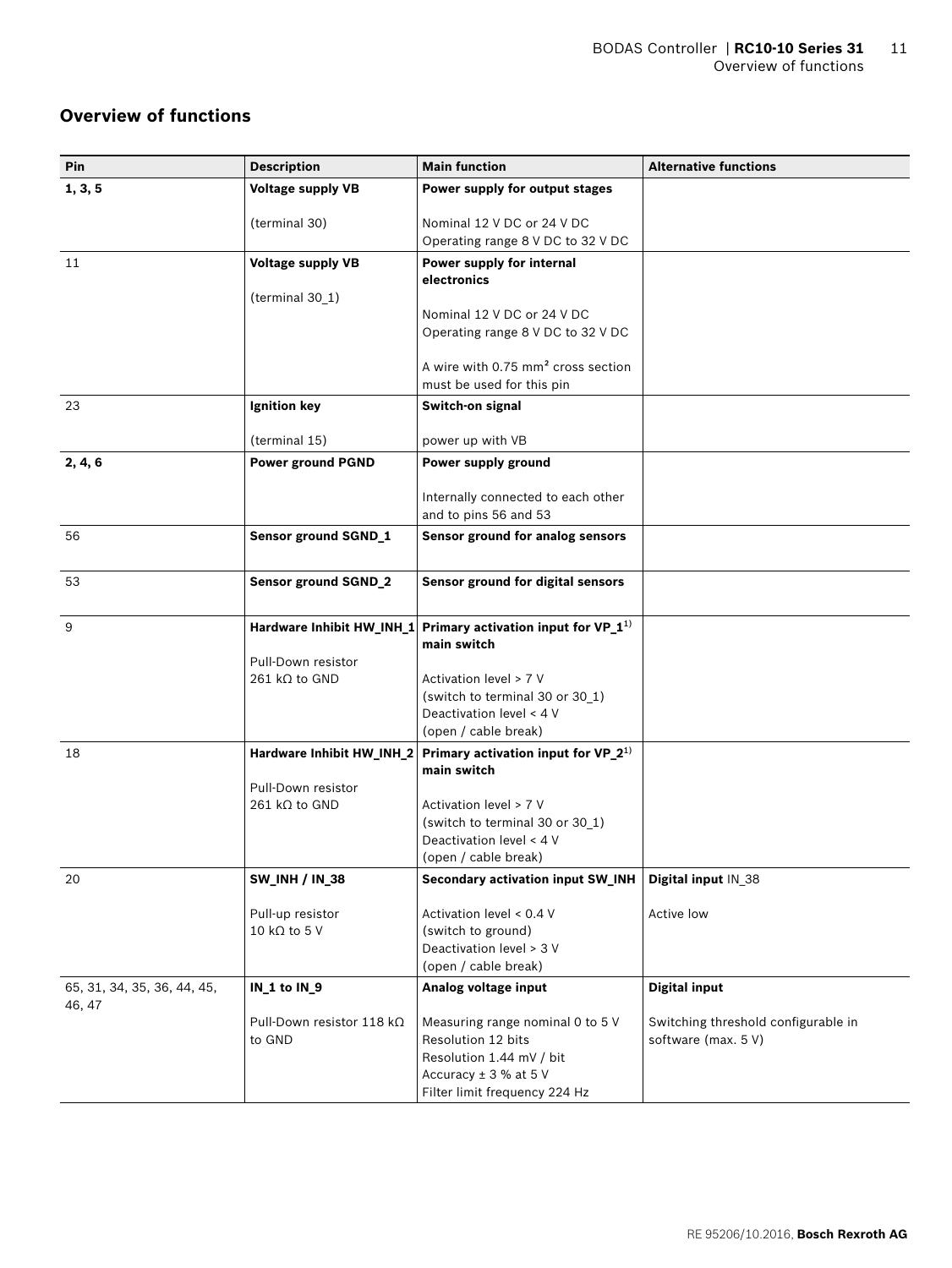### 12 **RC10-10 Series 31** | BODAS Controller Overview of functions

| Pin                    | <b>Description</b>                                                                                                                                                                               | <b>Main function</b>                                                                                                                                                                                                                                                     | <b>Alternative functions</b>                                                                                                                                                                                                                                                                                                                                                                                                                                                                                                                                                                                                       |
|------------------------|--------------------------------------------------------------------------------------------------------------------------------------------------------------------------------------------------|--------------------------------------------------------------------------------------------------------------------------------------------------------------------------------------------------------------------------------------------------------------------------|------------------------------------------------------------------------------------------------------------------------------------------------------------------------------------------------------------------------------------------------------------------------------------------------------------------------------------------------------------------------------------------------------------------------------------------------------------------------------------------------------------------------------------------------------------------------------------------------------------------------------------|
| 19, 37, 38, 39, 40, 41 | IN_14 to IN_19                                                                                                                                                                                   | Analog voltage input                                                                                                                                                                                                                                                     | <b>Digital input</b>                                                                                                                                                                                                                                                                                                                                                                                                                                                                                                                                                                                                               |
|                        | Pull-down configuration:<br>6.9 kΩ pull-down to GND<br>(default after reset)<br>Pull-up configuration:<br>118 kΩ pull-down to GND<br>and 7.4 k $\Omega$ pull-up to 5 V<br>Open pin voltage 4.7 V | Measuring range nominal 0 to 5 V<br>Resolution 12 bits<br>in pull-down configuration 1.40 mV/bit<br>▶ in pull-up configuration 1.44 mV/bit<br>Accuracy $±$ 3 % at 5 V<br>Filter limit frequency:<br>in pull-down configuration 264 Hz<br>in pull-up configuration 224 Hz | Switching threshold configurable in<br>software (max. 5 V)                                                                                                                                                                                                                                                                                                                                                                                                                                                                                                                                                                         |
| 42, 43                 | IN_20, IN_21                                                                                                                                                                                     | Analog voltage input                                                                                                                                                                                                                                                     | <b>Digital input</b>                                                                                                                                                                                                                                                                                                                                                                                                                                                                                                                                                                                                               |
|                        | Pull-Down resistor<br>78 kΩ to GND                                                                                                                                                               | Measuring range nominal 0 to 10 V<br>Resolution 12 bits<br>Resolution 3.01 mV / bit<br>Accuracy $\pm$ 5 % at 10 V<br>Filter limit frequency 180 Hz                                                                                                                       | Switching threshold configurable in soft-<br>ware (max. $10 V$ )                                                                                                                                                                                                                                                                                                                                                                                                                                                                                                                                                                   |
| 66, 67, 68, 69         | IN_22 to IN_25                                                                                                                                                                                   | Analog current input                                                                                                                                                                                                                                                     | Analog voltage input                                                                                                                                                                                                                                                                                                                                                                                                                                                                                                                                                                                                               |
|                        | Pull-Down resistor<br>14.4 k $\Omega$ to GND if used as<br>analog voltage input<br>Do not switch to battery<br>voltage!                                                                          | Measuring range nominal 4 to 20 mA<br>Accuracy $\pm$ 6.5 % at 20 mA<br>Load in current measurement mode<br>$244 \Omega$                                                                                                                                                  | Measuring range nominal 0 to 5 V<br>Resolution 12 bits<br>Resolution 1.44 mV / bit<br>Accuracy $\pm$ 3 % at 5 V<br>Filter limit frequency 224 Hz<br><b>Digital input</b><br>Switching threshold configurable in soft-<br>ware (max. $5V$ )                                                                                                                                                                                                                                                                                                                                                                                         |
| 62, 24, 25, 26         |                                                                                                                                                                                                  | <b>Resistance input</b>                                                                                                                                                                                                                                                  |                                                                                                                                                                                                                                                                                                                                                                                                                                                                                                                                                                                                                                    |
|                        | IN_34 to IN_37<br>Pull-down resistor<br>29 k $\Omega$ to GND<br>and<br>Pull-up resistor<br>1.2 k $\Omega$ to 5 V<br>Open pin voltage 4.8 V<br>Do not switch to battery<br>voltage!               | Measuring range $0$ 50 k $\Omega$<br><b>Temperature input</b><br>Measuring range -50  150 °C<br>Can be used with Bosch Rexroth<br>TSA or TSF (PTC) temperature sen-<br>sors or Bosch NTC temperature sen-<br>sors. For details see API manual.                           | Analog voltage input<br>Measuring range nominal 0 to 5 V<br>Resolution 12 bits<br>Resolution 1.44 mV / bit<br>Accuracy $\pm$ 3 % at 5 V<br>Filter limit frequency 1647 kHz<br><b>Digital input</b><br>Switching threshold configurable in soft-<br>ware (max. $5V$ )<br><b>Frequency input</b><br>For frequency sensors that switch between<br>typically 0 V and 5 V (e.g. Bosch DG23i)<br>Low level < $1.7$ V / high level > $3.5$ V<br>Measurable range up to 20 kHz<br>$\triangleright$ minimal pulse length 25 µs<br>If the lower frequency limit depends on the<br>period used in software for the fre-<br>quency acquisition |
|                        |                                                                                                                                                                                                  |                                                                                                                                                                                                                                                                          | Do not use for active frequency sensors<br>that switch or pull-up to battery voltage!                                                                                                                                                                                                                                                                                                                                                                                                                                                                                                                                              |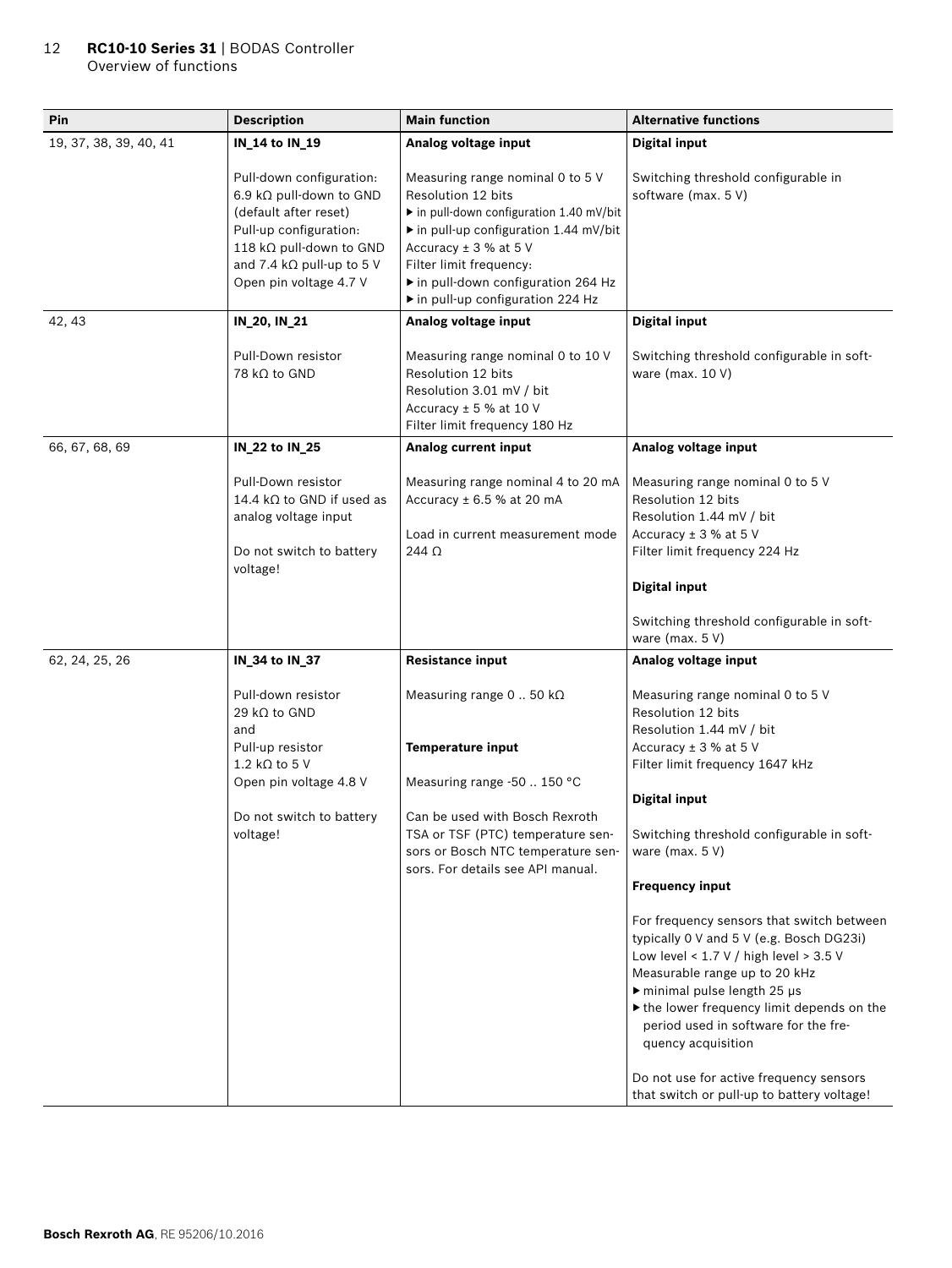| Pin                            | <b>Description</b>                                         | <b>Main function</b>                                                    | <b>Alternative functions</b>                                          |
|--------------------------------|------------------------------------------------------------|-------------------------------------------------------------------------|-----------------------------------------------------------------------|
| 52, 54, 55, 57, 48, 58, 59, 60 | IN_39 to IN_46                                             | SAE J2716 SENT                                                          | <b>Digital input</b>                                                  |
|                                |                                                            | (Single Edge Nibble Transmission)                                       |                                                                       |
|                                | 50 kΩ pull-down to GND                                     | sensor signal input                                                     | Low Level $< 1.6 V$                                                   |
|                                | and 15 k $\Omega$ pull-up to 5 V<br>Open pin voltage 3.9 V | For sensor supply use VSS_x with 5 V                                    | High Level > 3 V                                                      |
|                                | Input capacitance typical                                  | For sensor ground use SGND_2                                            | (max. 5 V)                                                            |
|                                | 168 pF                                                     | Filter limit frequency 140.8 kHz                                        |                                                                       |
|                                |                                                            |                                                                         |                                                                       |
|                                |                                                            | Check API manual for SENT signal                                        |                                                                       |
|                                |                                                            | evaluation.                                                             |                                                                       |
| 10, 30, 12, 13, 70, 61         | IN_26 to IN_31                                             | <b>Frequency input for Bosch Rexroth</b><br><b>DSM</b> speed sensors    | Frequency input for active speed sensors<br>that switch to high level |
|                                | Only in DSM configuration:                                 |                                                                         |                                                                       |
|                                | Pull down resistor                                         | The DSM signal includes frequency,                                      | Low Level $< 1.7 V$                                                   |
|                                | 196 $\Omega$ to GND                                        | direction and diagnosis information                                     | High Level > 2 V                                                      |
|                                |                                                            | Low Level < 8.4 mA                                                      | Measurable range up to 20 kHz                                         |
|                                | Active frequency sensor                                    | High Level $> 11.2$ mA                                                  | $\triangleright$ minimal pulse length 25 µs                           |
|                                | input or analog input con-                                 | Measurable range 0  10 kHz                                              | the lower frequency limit depends on the                              |
|                                | figuration:<br>Pull-down resistor                          | (relates to 5 kHz tooth frequency<br>due to duplication of frequency by | period used in software for the fre-<br>quency acquisition            |
|                                | 11.2 $k\Omega$ to GND                                      | DSM)                                                                    | Filter limit frequency 26.2 kHz                                       |
|                                |                                                            | DSM standstill detection can be                                         | The phase between two frequency inputs                                |
|                                |                                                            | used                                                                    | can be used to acquire the direction                                  |
|                                |                                                            | Filter limit frequency 26.2 kHz                                         | Phase 1: IN_26 / IN_27                                                |
|                                |                                                            |                                                                         | Phase 2: IN_28 / IN_29                                                |
|                                |                                                            |                                                                         | Phase 3: IN_30 / IN_31                                                |
|                                |                                                            |                                                                         | Analog voltage input                                                  |
|                                |                                                            |                                                                         | Measuring range nominal 0 to 32 V                                     |
|                                |                                                            |                                                                         | Resolution 12 bits                                                    |
|                                |                                                            |                                                                         | Resolution 8.78 mV / bit                                              |
|                                |                                                            |                                                                         | Accuracy ± 6 % at 32 V                                                |
|                                |                                                            |                                                                         | Filter limit frequency 700 Hz                                         |
|                                |                                                            |                                                                         | <b>Digital input</b>                                                  |
|                                |                                                            |                                                                         | Switching threshold configurable in soft-                             |
|                                |                                                            |                                                                         | ware (max. 32 V)                                                      |
| 63, 64                         | IN_32 to IN_33                                             | Frequency input for active speed<br>sensors that switch to low level    | Analog voltage input                                                  |
|                                | Pull-down resistor                                         |                                                                         | Measuring range nominal 0 to 32 V                                     |
|                                | 40 k $\Omega$ to GND and                                   | Low Level < 1.3 V                                                       | Resolution 12 bits                                                    |
|                                | Pull-up resistor                                           | High Level > 3.5 V                                                      | Resolution 8.78 mV / bit                                              |
|                                | 6.8 k $\Omega$ to 5 V<br>Open pin voltage 3.6 V            | Filter limit frequency 28.5 kHz<br>Measurable range up to 20 kHz        | Accuracy $\pm$ 6 % at 32 V<br>Filter limit frequency 700 Hz           |
|                                |                                                            | $\triangleright$ minimal pulse length 25 µs                             |                                                                       |
|                                |                                                            | If the lower frequency limit depends                                    | <b>Digital input</b>                                                  |
|                                |                                                            | on the period used in software for                                      |                                                                       |
|                                |                                                            | the frequency acquisition                                               | Switching threshold configurable in soft-                             |
|                                |                                                            | The phase between these two                                             | ware (max. 32 V)                                                      |
|                                |                                                            | frequency inputs can be used to                                         |                                                                       |
|                                |                                                            | acquire the direction<br>Phase 4: IN_32 / IN_33                         |                                                                       |
|                                |                                                            |                                                                         |                                                                       |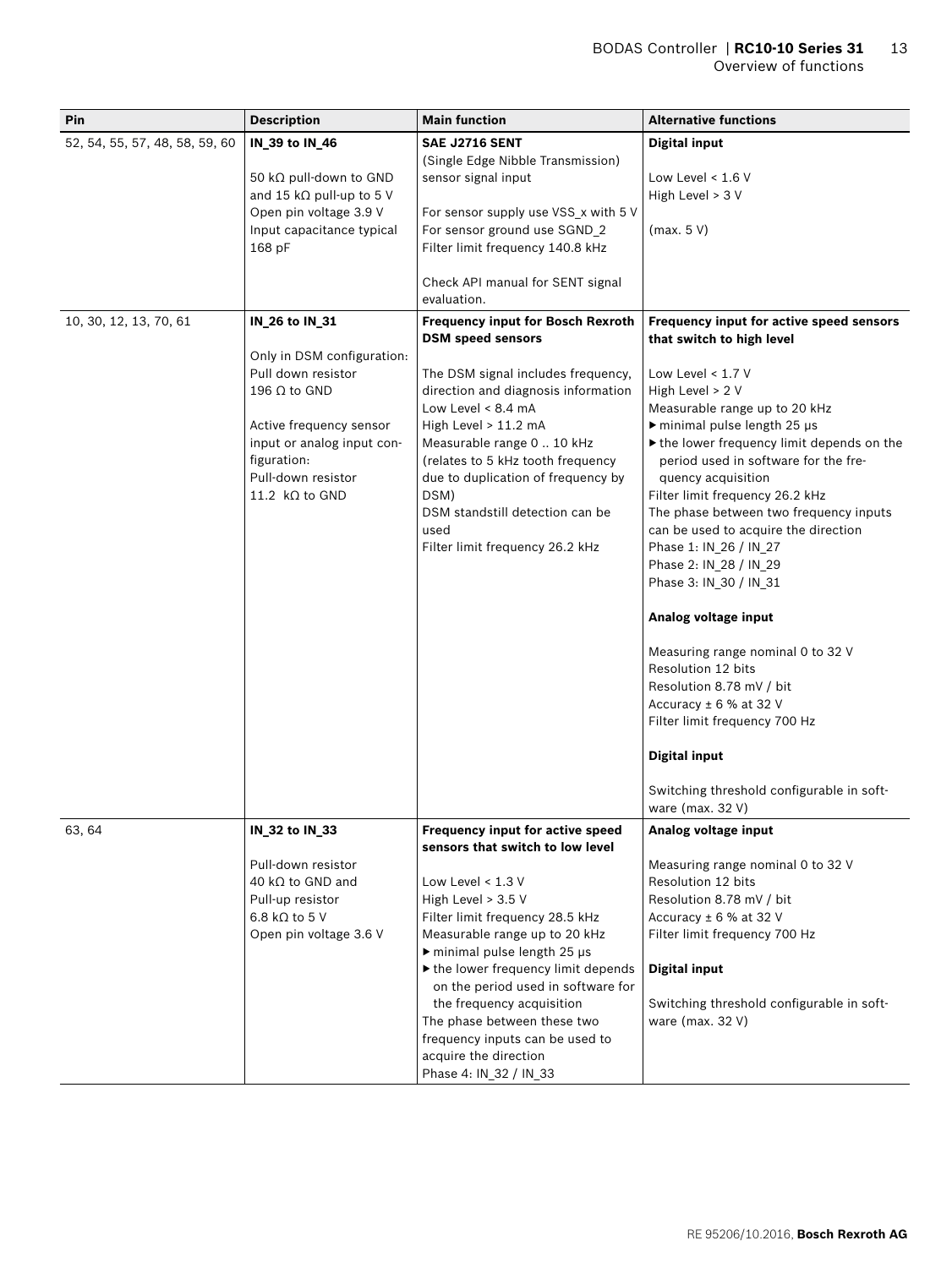### 14 **RC10-10 Series 31** | BODAS Controller Overview of functions

| Pin                     | <b>Description</b>                                                                                                                                                                                                             | <b>Main function</b>                                                                                                                                                                                              | <b>Alternative functions</b>                                   |
|-------------------------|--------------------------------------------------------------------------------------------------------------------------------------------------------------------------------------------------------------------------------|-------------------------------------------------------------------------------------------------------------------------------------------------------------------------------------------------------------------|----------------------------------------------------------------|
| 7, 29                   | <b>OUT 1, OUT 3</b>                                                                                                                                                                                                            | Proportional high-side output stage<br><b>Maximum current 4 A</b>                                                                                                                                                 | Switching high-side output stage<br>Maximum current 4 A        |
|                         | Pull-up resistor 21.5 k $\Omega$<br>to supply voltage<br>Free-wheeling diode includ-<br>ed for inductive loads<br>Power supply centrally<br>switchable via VP_1<br>Open pin voltage 7.5 V with<br>$V_{bat} = 12 V$             | Current control range 0.1  4 A<br>PWM frequency 50  250 Hz<br>Closed loop current control with<br>current measurement over shunt<br>resistor<br>Software controllable duty cycle for<br>open loop current control | 100 % duty cycle                                               |
|                         | The total current out of<br>OUT_1 and OUT_2 must not<br>exceed 6 A. The total cur-<br>rent out of OUT_3 and<br>OUT_4 must not exceed 6 A.                                                                                      |                                                                                                                                                                                                                   |                                                                |
| 76, 79                  | <b>OUT_2, OUT_4</b>                                                                                                                                                                                                            | Proportional high-side output stage<br><b>Maximum current 3 A</b>                                                                                                                                                 | Switching high-side output stage<br><b>Maximum current 3 A</b> |
|                         | Pull-up resistor 21.5 k $\Omega$<br>to supply voltage<br>Free-wheeling diode includ-<br>ed for inductive loads<br>Power supply centrally<br>switchable via VP_1<br>Open pin voltage 7.5 V with<br>$V_{\text{bat}} = 12 V$      | Current control range 0.1  3 A<br>PWM frequency 50  250 Hz<br>Closed loop current control with<br>current measurement over shunt<br>resistor<br>Software controllable duty cycle for<br>open loop current control | 100 % duty cycle                                               |
|                         | The total current out of<br>OUT_1 and OUT_2 must not<br>exceed 6 A. The total cur-<br>rent out of OUT_3 and<br>OUT_4 must not exceed 6 A.                                                                                      |                                                                                                                                                                                                                   |                                                                |
| 78, 77, 81, 80, 75, 74, | OUT_5 to OUT_10<br>Pull-up resistor 21.5 kΩ<br>to supply voltage<br>Free-wheeling diode in-<br>cluded for inductive loads<br>Power supply centrally<br>switchable via VP_1<br>Open pin voltage 7.5 V<br>with $V_{bat} = 12 V$  | Switching high-side output stage<br><b>Maximum current 3 A</b><br>100 % duty cycle                                                                                                                                |                                                                |
| 91, 92, 93, 94          | OUT_11 to OUT_14<br>Pull-up resistor 21.5 kΩ<br>to supply voltage<br>Free-wheeling diode in-<br>cluded for inductive loads<br>Power supply centrally<br>switchable via VP_2<br>Open pin voltage 7.5 V<br>with $V_{bat} = 12 V$ | Switching high-side output stage<br><b>Maximum current 3 A</b><br>100 % duty cycle                                                                                                                                |                                                                |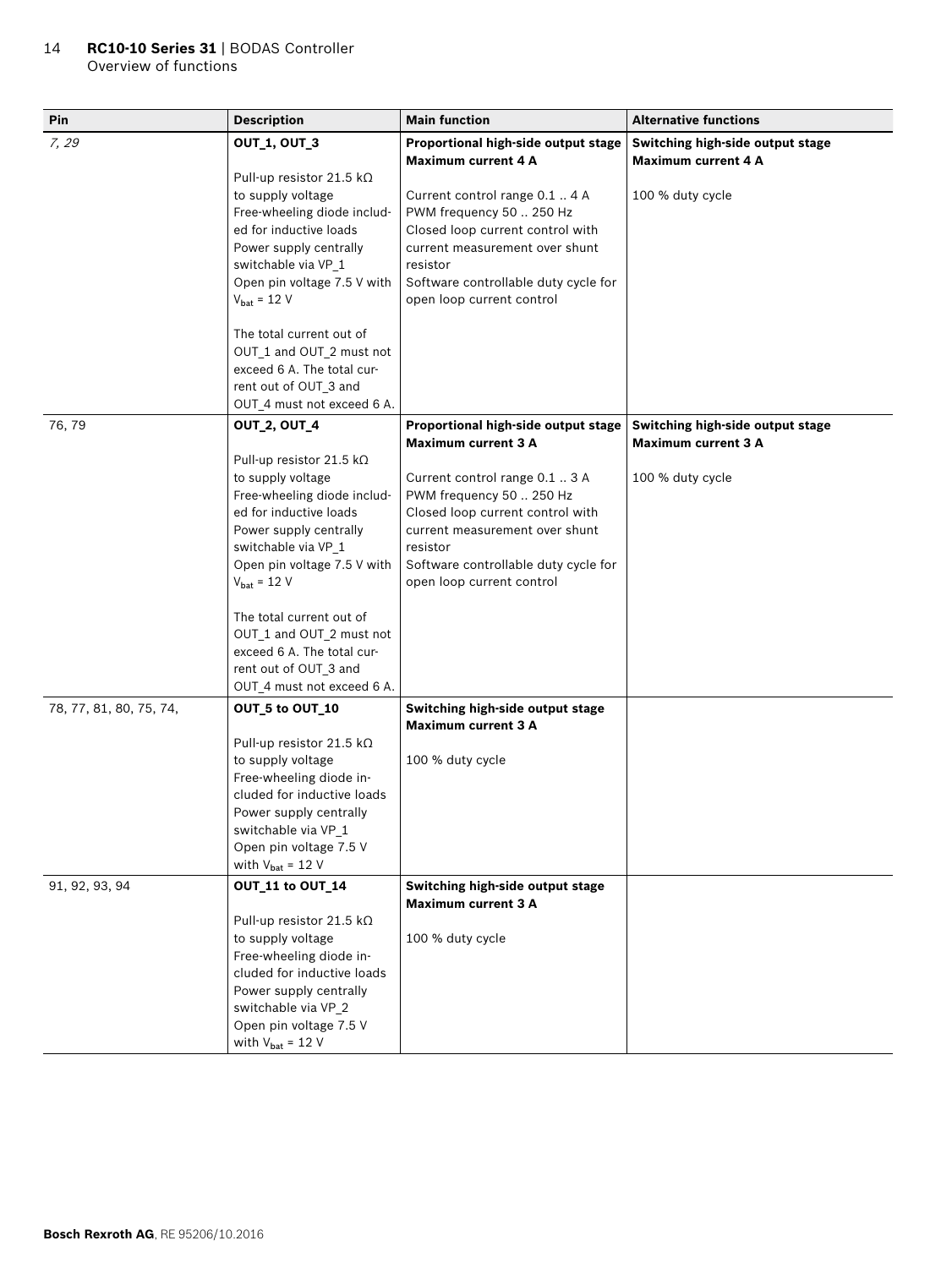| Pin                     | <b>Description</b>                                                                                                                                                                                                          | <b>Main function</b>                                                                                                                                                                                                                                                                                                                                                                                                        | <b>Alternative functions</b>                                                                                                                                                                                                                                         |
|-------------------------|-----------------------------------------------------------------------------------------------------------------------------------------------------------------------------------------------------------------------------|-----------------------------------------------------------------------------------------------------------------------------------------------------------------------------------------------------------------------------------------------------------------------------------------------------------------------------------------------------------------------------------------------------------------------------|----------------------------------------------------------------------------------------------------------------------------------------------------------------------------------------------------------------------------------------------------------------------|
| 84, 85, 82, 83<br>51,73 | OUT_19 to OUT_22<br>Pull-down resistor 146 k $\Omega$<br>to GND<br>Free-wheeling diode in-<br>cluded for inductive loads<br><b>OUT_23, OUT_24</b><br>Pull-down resistor 146 k $\Omega$<br>to GND<br>Free-wheeling diode in- | Proportional low-side output stage<br><b>Maximum current 3 A</b><br>Current control range 0.1  3 A<br>PWM frequency 100  1000 Hz<br>Closed loop current control with<br>current measurement over shunt<br>resistor<br>Software controllable duty cycle for<br>open loop current control<br>Proportional low-side output stage<br><b>Maximum current 4 A</b><br>Current control range 0.1  4 A<br>PWM frequency 100  1000 Hz | Switching low-side output stage<br><b>Maximum current 3 A</b><br>100 % duty cycle<br>Switching low-side output stage<br><b>Maximum current 4 A</b><br>100 % duty cycle                                                                                               |
|                         | cluded for inductive loads                                                                                                                                                                                                  | Closed loop current control with<br>current measurement over shunt<br>resistor<br>Software controllable duty cycle for<br>open loop current control                                                                                                                                                                                                                                                                         |                                                                                                                                                                                                                                                                      |
| 14, 15                  | <b>OUT_15, OUT_16</b><br>Pull-down resistor<br>55 k $\Omega$ to GND<br>Power supply centrally<br>switchable via VP_1                                                                                                        | <b>PWM control signal output</b><br>Output voltage 0 %  75 % VB<br>Output resistance 3.6 kΩ<br>Minimal external capacitor 100 µF<br>Maximum PWM frequency 5 kHz                                                                                                                                                                                                                                                             | Analog voltage input<br>Measuring range nominal 0 to 32 V<br>Resolution 12 bits<br>Resolution 8.09 mV / bit<br>Accuracy ± 6 % at 32 V<br>Filter limit frequency 483 kHz<br><b>Digital input</b><br>Switching threshold configurable in soft-<br>ware (max. 32 V)     |
| 16, 17                  | <b>OUT_17, OUT_18</b><br>Pull-down resistor 55 k $\Omega$ to<br>GND<br>Power supply centrally<br>switchable via VP_2                                                                                                        | <b>PWM</b> control signal output<br>Output voltage 0 %  75 % VB<br>Output resistance 3.6 kΩ<br>Minimal external capacitor 100 µF<br>Maximum PWM frequency 5 kHz                                                                                                                                                                                                                                                             | Analog voltage input<br>Measuring range nominal 0 to 32 V<br>Resolution 12 bits<br>Resolution 8.09 mV / bit<br>Accuracy $\pm$ 6 % at 32 V<br>Filter limit frequency 483 kHz<br><b>Digital input</b><br>Switching threshold configurable in soft-<br>ware (max. 32 V) |
| 90, 87, 86              | OUT_25 to OUT_27<br>Pull-down resistor<br>55 k $\Omega$ to GND                                                                                                                                                              | Low-side switch<br>Maximum permissible nominal cur-<br>rent 20 mA<br>For LED output use serial resistor<br>Maximum voltage at connector<br>pin 5 V if used as Low-side switch                                                                                                                                                                                                                                               | Analog voltage input<br>Measuring range nominal 0 to 32 V<br>Resolution 12 bits<br>Resolution 8.09 mV / bit<br>Accuracy $\pm$ 6 % at 32 V<br>Filter limit frequency 483 kHz<br><b>Digital input</b><br>Switching threshold configurable in soft-<br>ware (max. 32 V) |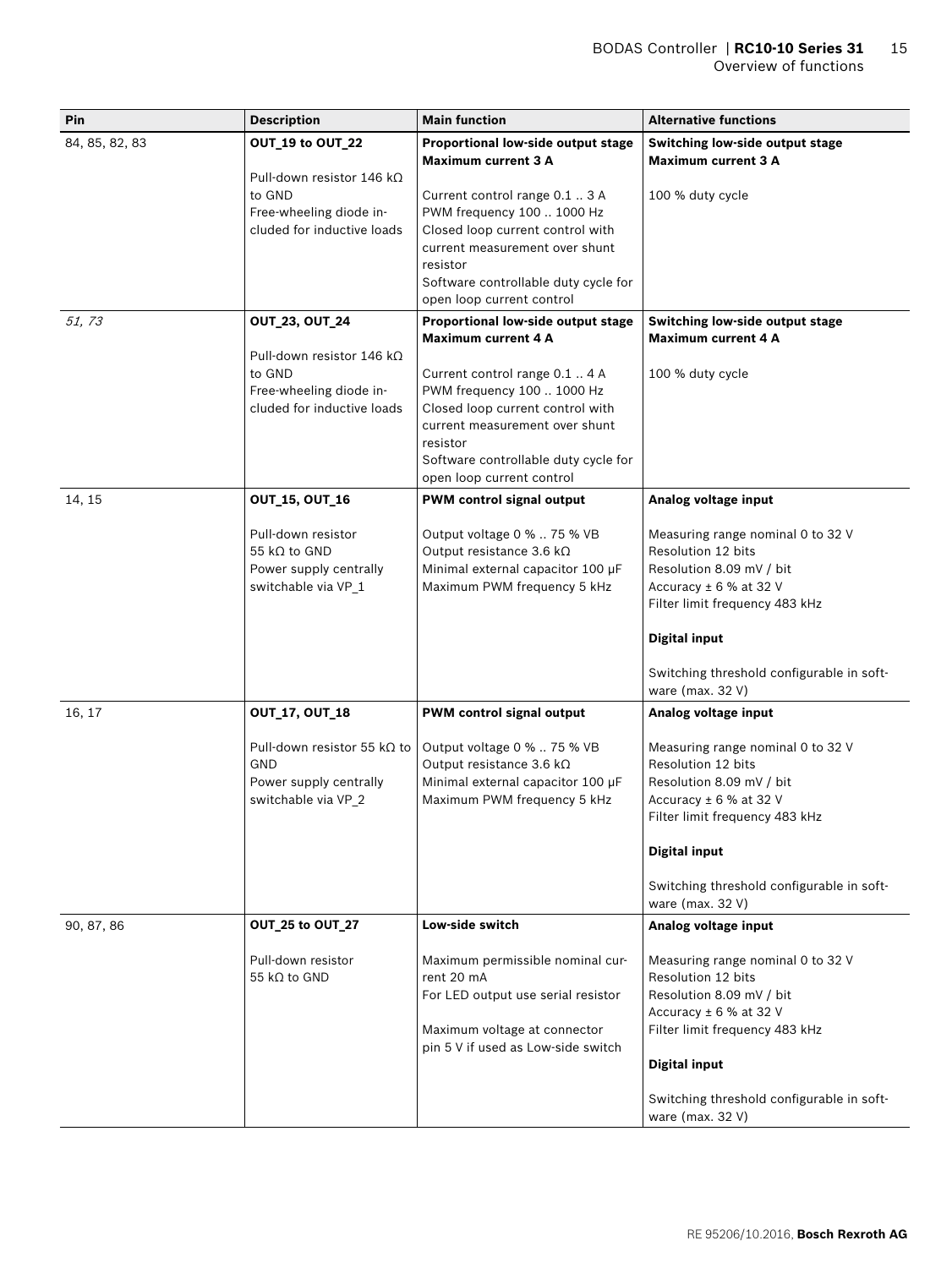#### 16 **RC10-10 Series 31** | BODAS Controller Overview of functions

| Pin    | <b>Description</b>                                | <b>Main function</b>                                                                       | <b>Alternative functions</b>                                       |
|--------|---------------------------------------------------|--------------------------------------------------------------------------------------------|--------------------------------------------------------------------|
| 88, 89 | OUT_28 to OUT_29                                  | High-side switch for analog output                                                         | Low-side switch                                                    |
|        | Pull-down resistor                                | Current output 4  20 mA                                                                    | Maximum permissible nominal current                                |
|        | 37 $k\Omega$ to GND                               | Accuracy in steady state: ± 3 % at<br>20 mA                                                | 20 mA. For LED output use serial resistor                          |
|        |                                                   | Voltage output 0  5 V                                                                      | Maximum voltage at connector<br>pin 5 V if used as Low-side switch |
|        |                                                   | Accuracy in steady state: ± 3 % at<br>5 V with 200 $\Omega$ external ohmic resis-<br>tance | Analog voltage input                                               |
|        |                                                   |                                                                                            | Measuring range nominal 0 to 32 V<br>Resolution 12 bits            |
|        |                                                   |                                                                                            | Resolution 8.09 mV / bit                                           |
|        |                                                   |                                                                                            | Accuracy ± 6 % at 32 V                                             |
|        |                                                   |                                                                                            | Filter limit frequency 483 Hz                                      |
|        |                                                   |                                                                                            | <b>Digital input</b>                                               |
|        |                                                   |                                                                                            | Switching threshold configurable in soft-<br>ware (max. 32 V)      |
| 22     | <b>VSS_1</b>                                      | Sensor supply output voltage                                                               |                                                                    |
|        |                                                   | Nominal on-voltage 5 V                                                                     |                                                                    |
|        |                                                   | Accuracy $± 2.5%$                                                                          |                                                                    |
|        |                                                   | Voltage off < 0.5 V                                                                        |                                                                    |
|        |                                                   | Maximum output current 300 mA                                                              |                                                                    |
|        |                                                   | Maximum external capacity 100 µF<br>Output voltage ratiometric to ADC                      |                                                                    |
|        |                                                   | reference voltage                                                                          |                                                                    |
| 8      | <b>VSS_2</b>                                      | Sensor supply output voltage                                                               |                                                                    |
|        |                                                   |                                                                                            |                                                                    |
|        | Do not switch on VSS_2 in                         | Nominal on-voltage software config-                                                        |                                                                    |
|        | software if no load is con-                       | urable as 3.3 V, 5 V, 8.5 V, 10 V                                                          |                                                                    |
|        | nected.<br>A minimal current of                   | Accuracy ± 10 %<br>Voltage off $< 0.5$ V                                                   |                                                                    |
|        | $5 \text{ mA} / \mu$ F is required if a           | Maximum output current 300 mA                                                              |                                                                    |
|        | load is connected to VSS_2                        | Maximum external capacity 100 µF                                                           |                                                                    |
|        | to avoid diagnosis errors.                        |                                                                                            |                                                                    |
| 21     | LIN                                               | Local Interconnect Network (LIN)                                                           |                                                                    |
|        | Pull-up resistor 1 k $\Omega$ to V <sub>bat</sub> | Single wire bus interface                                                                  |                                                                    |
|        |                                                   | Physical layer according to ISO 9141                                                       |                                                                    |
|        |                                                   | Maximum transfer rate 20 kBaud                                                             |                                                                    |
| 27, 28 | CAN1_H, CAN1_L                                    | <b>CAN</b> interface                                                                       | <b>Diagnosis interface</b>                                         |
|        |                                                   | 2.0 B high speed CAN interface                                                             | <b>Flashing interface</b>                                          |
|        |                                                   | according to ISO 11898<br>Maximum transfer rate 500 kBaud                                  |                                                                    |
|        |                                                   | for vehicle use                                                                            |                                                                    |
|        |                                                   | (1 MBaud selectable with limited                                                           |                                                                    |
|        |                                                   | EMC characteristic, e.g. for flashing)                                                     |                                                                    |
| 49,50  | CAN2_H, CAN2_L                                    | <b>CAN</b> interface                                                                       | Wake-up                                                            |
|        |                                                   | 2.0 B high speed CAN interface ac-                                                         | Any CAN traffic can wake up the RC in si-                          |
|        |                                                   | cording to ISO 11898                                                                       | lence mode                                                         |
|        |                                                   | Maximum transfer rate 500 kBaud                                                            |                                                                    |
|        |                                                   | for vehicle use                                                                            | Shut off capability                                                |
|        |                                                   | (1 MBaud selectable with limited<br>EMC characteristic)                                    | CAN transceiver can be switched off                                |
|        |                                                   |                                                                                            |                                                                    |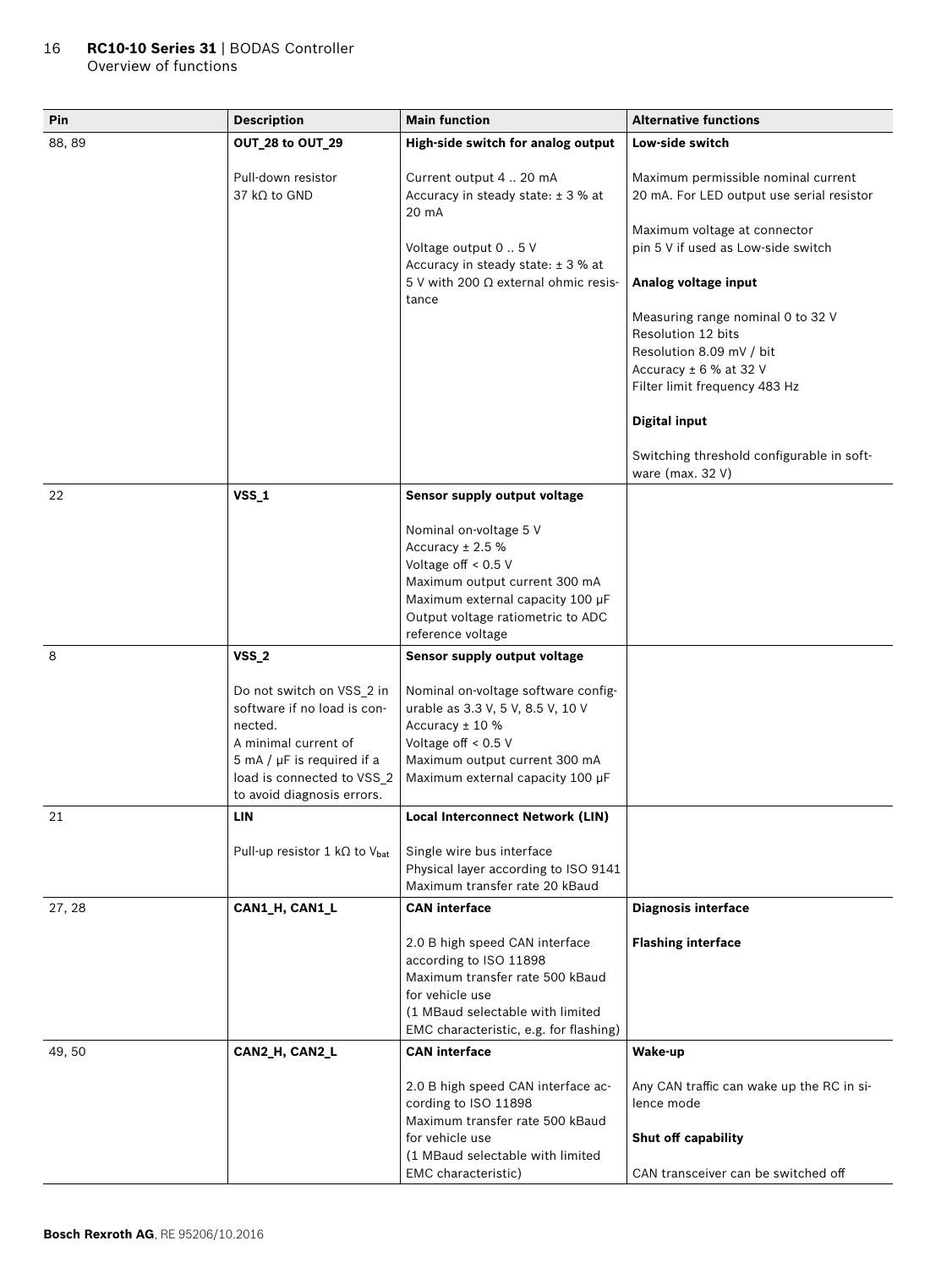| Pin    | <b>Description</b>           | <b>Main function</b>                                                                                                                                                                                                                                                                                                                               | <b>Alternative functions</b>                                                                                                                                                                                                                                                                                                                                                                                      |
|--------|------------------------------|----------------------------------------------------------------------------------------------------------------------------------------------------------------------------------------------------------------------------------------------------------------------------------------------------------------------------------------------------|-------------------------------------------------------------------------------------------------------------------------------------------------------------------------------------------------------------------------------------------------------------------------------------------------------------------------------------------------------------------------------------------------------------------|
| 71, 72 | CAN3_H, CAN3_L <sup>1)</sup> | <b>CAN</b> interface                                                                                                                                                                                                                                                                                                                               | Shut off capability                                                                                                                                                                                                                                                                                                                                                                                               |
|        |                              | 2.0 B high speed CAN interface ac-<br>cording to ISO 11898<br>Maximum transfer rate 500 kBaud<br>for vehicle use<br>(1 MBaud selectable with limited<br>EMC characteristic)                                                                                                                                                                        | CAN transceiver can be switched off                                                                                                                                                                                                                                                                                                                                                                               |
| 32, 33 | CAN4_H, CAN4_L <sup>1)</sup> | <b>CAN</b> interface                                                                                                                                                                                                                                                                                                                               | <b>ISOBUS interface</b>                                                                                                                                                                                                                                                                                                                                                                                           |
|        |                              | 2.0 B high speed CAN interface ac-<br>cording to ISO 11898<br>Maximum transfer rate 500 kBaud<br>for vehicle use<br>(1 MBaud selectable with limited<br>EMC characteristic)<br>Due to the ISOBUS termination<br>CAN 4 can only be used as the first<br>or last device on a CAN bus. Exter-<br>nal 120 $\Omega$ termination must not be<br>applied. | Active bus termination to 2.5 V based on<br>ISO 11783 standard (full compliance not<br>claimed)<br>Termination supply derived from RC power<br>supply<br>Resistance approx. 2 $k\Omega$ between CAN4 H<br>and CAN4 L<br>Analog voltage input<br>Measuring range nominal 0 to 32 V for<br>CAN 4 diagnosis only. 55 $k\Omega$ Pull-Down<br>resistor included. Do not use as analog<br>input.<br>Shut off capability |
|        |                              |                                                                                                                                                                                                                                                                                                                                                    | CAN transceiver can be switched off                                                                                                                                                                                                                                                                                                                                                                               |

Pin numbers in **bold** are for contact type BDK 2.8 Pin numbers in *italic* are for contact type MQS 1.5 CB All other pins are for contact type BCB 0.6

1) The activation of a main switch requires the testing of switch off paths within the RC control unit. During this test both main switches, CAN\_3 and CAN\_4 are switched off shortly several times even if one main switch has been activated already. Please take note of this behavior especially if the main switches are not activated at the same point in time.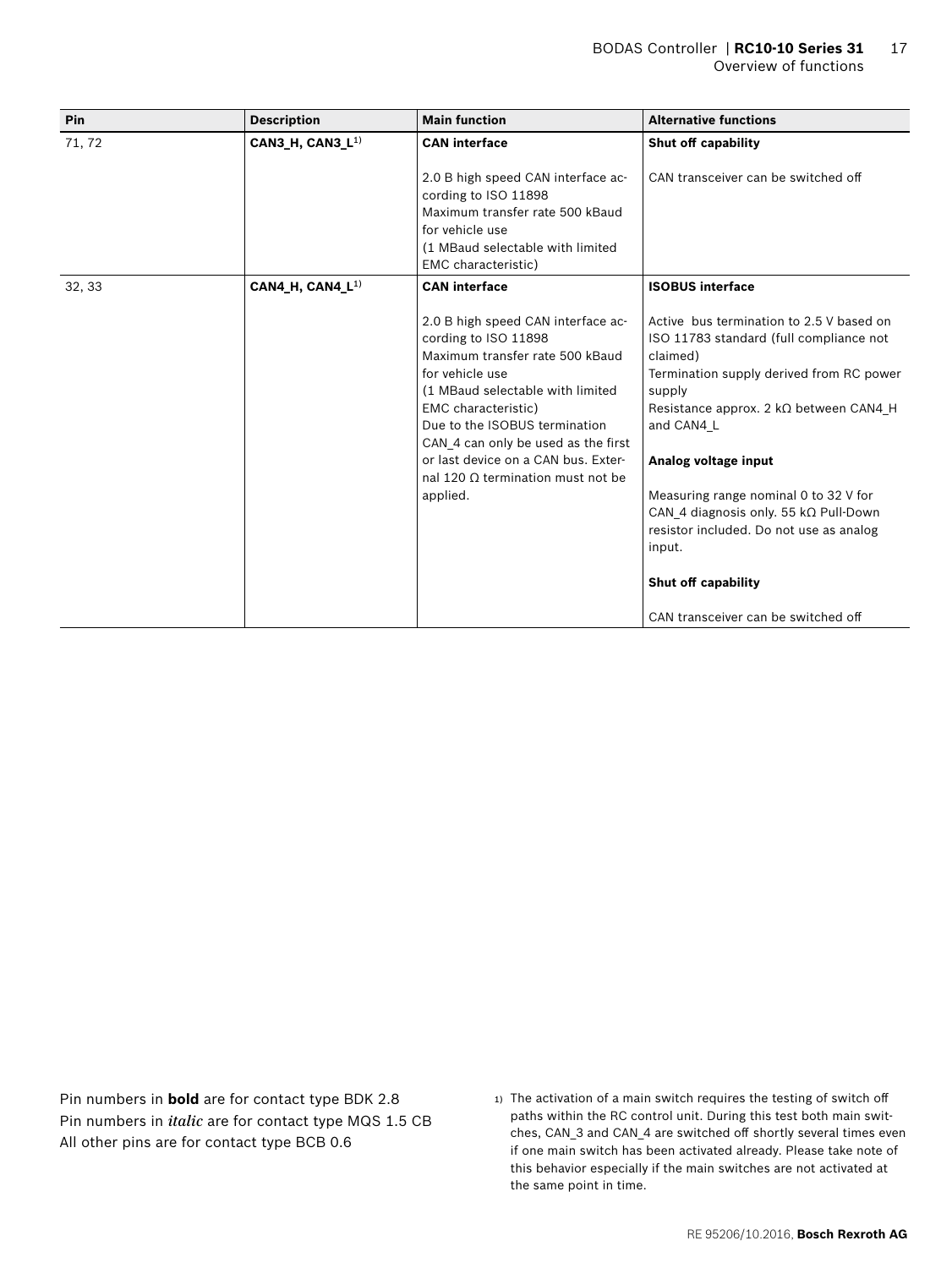#### <span id="page-17-0"></span>18 **RC10-10 Series 31** | BODAS Controller Dimensions

### **Dimensions**



the fixing points of the BODAS controller and the mounting surface

⊚

Display without scale

mounted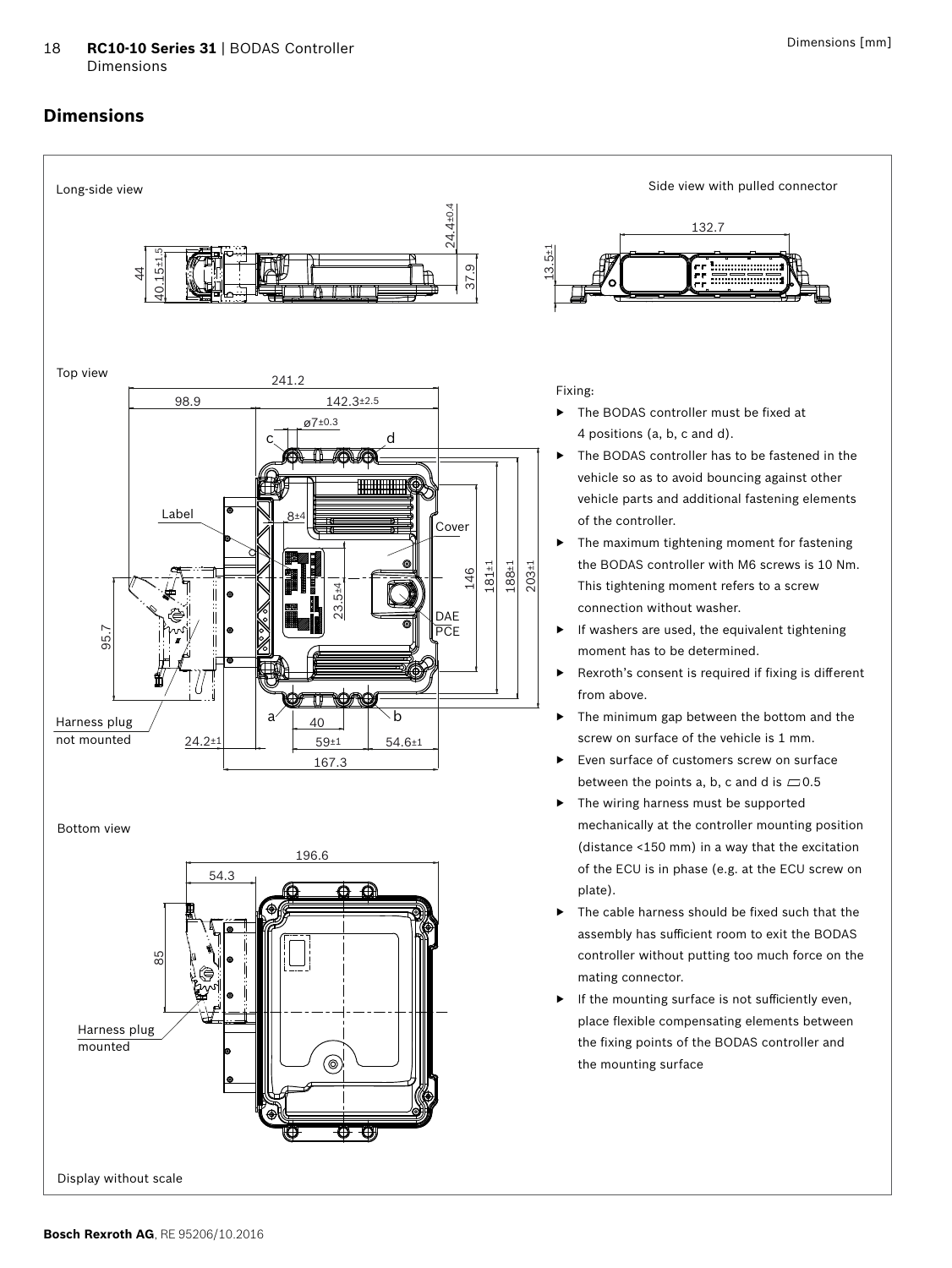### <span id="page-18-0"></span>**Installation position**

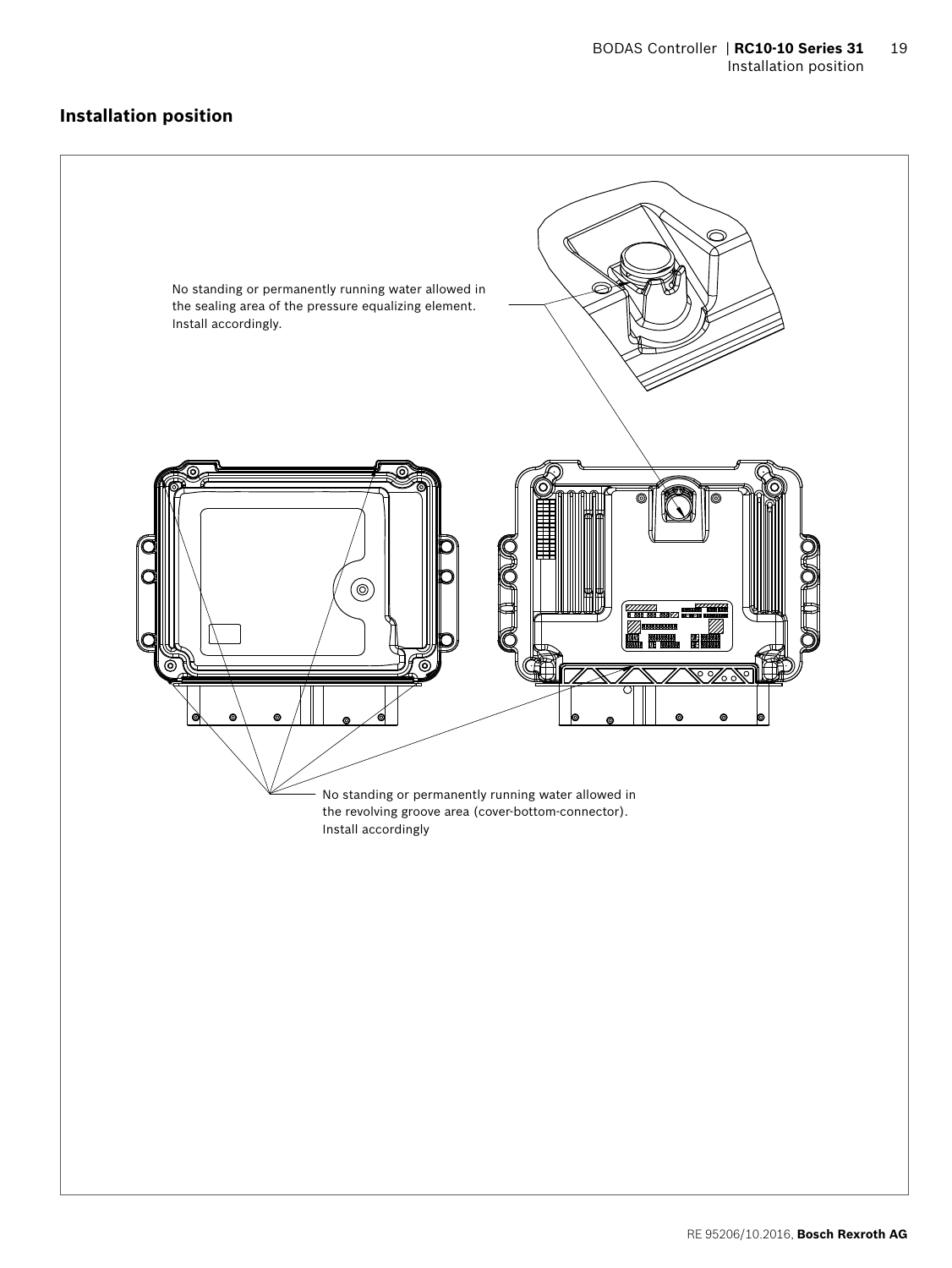### <span id="page-19-0"></span>**Mating connector**

The 154-way plug connector is divided in 2 modules (94- and 60-way). Only the 94-pin module is used. The 60-pin module is closed and unused. The 1 928 xxx numbers stated below are Bosch designations. Technical details about these documents and part numbers are available at www.bosch-connectors.com. The numbers prefixed with "TE" are designations of TE connectivity (previously Tyco Electronics). Visit www.te.com for information on these items.

| 1928 A01 09M  |
|---------------|
| 1 928 A01 00T |
| 1 928 A00 325 |
| 1 928 A00 326 |
| 1 928 A00 05E |
|               |

#### **View of connector strip**



#### **Terminal designation**

| <b>Contact BCB 0.6</b> | <b>Contact MQS 1.5 CB</b> | <b>Contact BDK 2.8</b> |
|------------------------|---------------------------|------------------------|
| Row 1: Pins 8 to 28    | Row 1: Pin 7              | Pins 1 to 6            |
| Row 2: Pins 30 to 50   | Row 2: Pin 29             |                        |
| Row 3: Pins 52 to 72   | Row 3: Pin 51             |                        |
| Row 4: Pins 74 to 94   | Row $4: P$ in 73          |                        |

### **Tools**

| <b>Contact Type</b> | Line cross section<br>in $mm2$ | <b>Hand Crimping</b>     |                   | <b>Automatic</b><br>crimping | <b>Extraction tool</b> | <b>Process</b><br>specification |
|---------------------|--------------------------------|--------------------------|-------------------|------------------------------|------------------------|---------------------------------|
|                     |                                | Hand Tool                | Profile of insert | Applicator                   |                        |                                 |
| <b>BCB 0.6</b>      | $0.35$ to $0.5$                | TE 0-539635-1            | TE 0-539683-2     | TE 9-878 439-2               | 1 928 496 755          | 1 928 A00 70M                   |
| <b>BCB 0.6</b>      | 0.75                           | TE 0-539635-1            | TE 0-539683-2     | TE 9-878 591-2               | 1 928 496 755          | 1 928 A00 70M                   |
| <b>MQS 1.5 CB</b>   | $0.75$ to $1.5$                | TE 539635-1              | TE 539692-2       | TE 541662                    | TE 6-1579007-0         | TE 114-18286                    |
| <b>BDK 2.8</b>      | $0.5 \text{ to } 1.0$          | 1 928 498 161 (with die) |                   | 1928 498 163                 | 1928 498 167           | 1 928 F00 025                   |
| <b>BDK 2.8</b>      | 1.5 to $2.5$                   | 1 928 498 162 (with die) |                   | 1928 498 164                 | 1928 498 167           | 928 F00 025                     |

### **Cables**

Use FLKr Type "B" cables.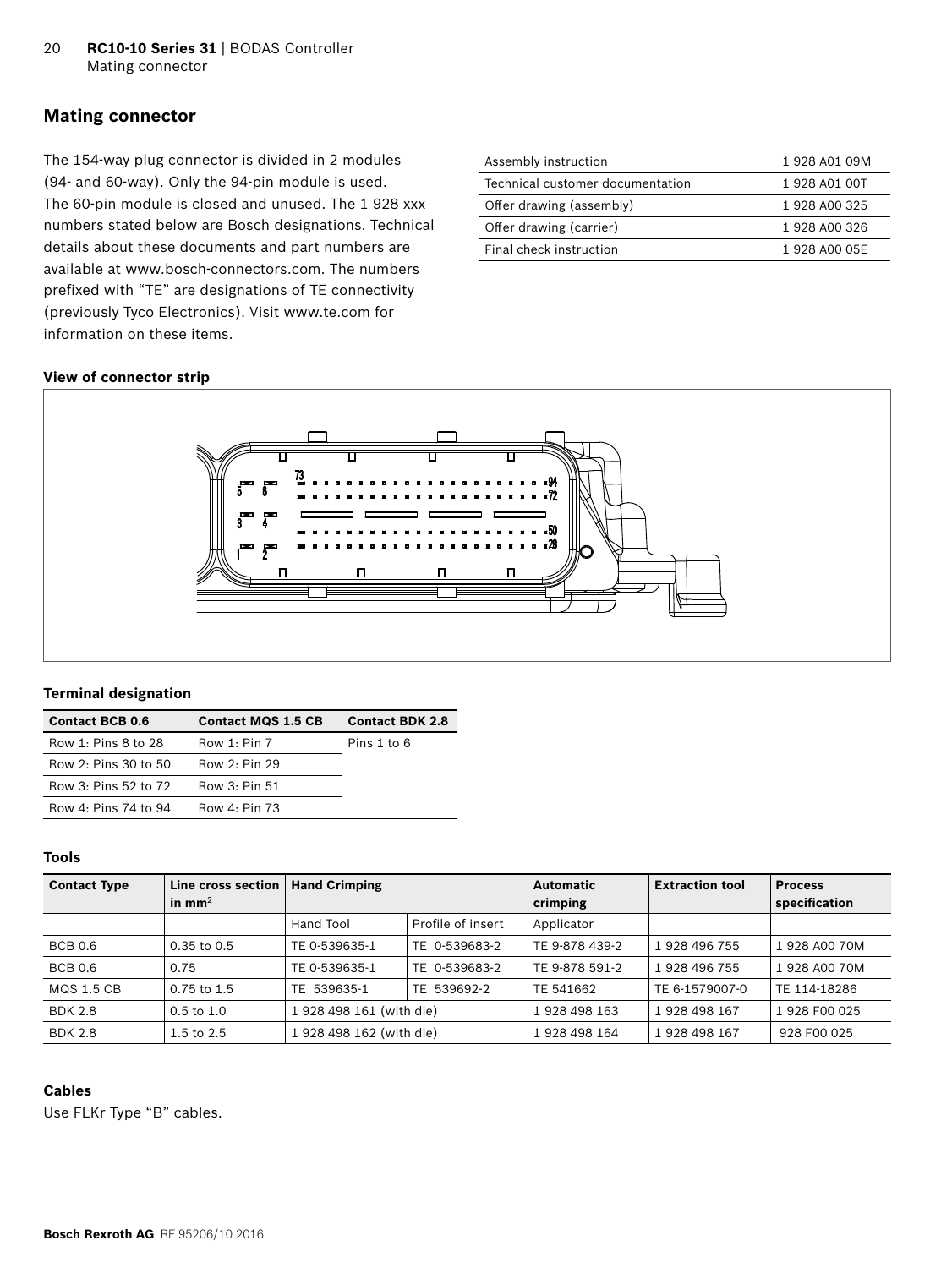### **Connector components**

The following parts are required for assembling a wiring harness connector. Alternatives are listed if applicable.

| <b>Designation</b>                 | <b>Version</b>                                                                                                                       | Part number    | <b>Manufacturer</b> | <b>Number</b> |
|------------------------------------|--------------------------------------------------------------------------------------------------------------------------------------|----------------|---------------------|---------------|
| Contact carrier, Code C            |                                                                                                                                      | 1928 405 063   | Bosch               | $\mathbf{1}$  |
| Cover                              | Outlet up                                                                                                                            | 1928 405 247   | Bosch               | $\mathbf{1}$  |
|                                    | Outlet left                                                                                                                          | 1928 405 071   | <b>Bosch</b>        |               |
|                                    | Outlet right                                                                                                                         | 1928 405 069   | Bosch               |               |
| Secondary lock power               |                                                                                                                                      | 1 928 405 074  | Bosch               | $\mathbf{1}$  |
| Secondary lock signal              |                                                                                                                                      | 1928 405 073   | Bosch               | $\mathbf{1}$  |
| Holding plate                      |                                                                                                                                      | 1 928 405 067  | Bosch               | $\mathbf{1}$  |
| Fixing strap                       |                                                                                                                                      | 1928 401 713   | Bosch               | $\mathbf{1}$  |
| Contact BCB 0.6                    | Line cross section in mm <sup>2</sup><br>$0.35 - 0.5$<br>Insulation diameter in mm<br>$1.2 - 1.6$<br>Not allowed for pin 11 (KL30_1) | 1 928 492 555  | Bosch               | up to 84      |
|                                    | Line cross section in mm <sup>2</sup><br>0.75<br>Insulation diameter in mm<br>$1.7 - 1.9$                                            | 1928 492 556   | Bosch               |               |
| Contact MQS 1.5 CB                 | Line cross section in mm <sup>2</sup><br>$0.75 - 1.5$<br>Insulation diameter in mm<br>$1.7 - 2.4$                                    | TE 1 241 608-1 | TE connectivity     | up to $4$     |
| Contact BDK 2.8                    | Line cross section in $mm2$<br>$0.5 - 1.0$<br>Insulation diameter in mm<br>$1.2 - 2.1$                                               | 1 928 498 056  | Bosch               | up to 6       |
|                                    | Line cross section in $mm2$<br>$1.5 - 2.5$<br>Insulation diameter in mm<br>$2.2 - 3.0$                                               | 1928 498 057   | Bosch               |               |
| Dummy contact<br><b>BCB 0.6</b>    |                                                                                                                                      | 1928 405 077   | Bosch               | 1)            |
| Dummy contact<br><b>MQS 1.5-CB</b> |                                                                                                                                      | 1928 405 076   | Bosch               | 1)            |
| Single wire seal for BDK 2.8       | For insulation diameter in mm<br>$1.2 - 2.1$ (blue)                                                                                  | 1928 300 599   | Bosch               | up to 6       |
| Single wire seal for BDK 2.8       | For insulation diameter in mm<br>$2.2 - 3.0$ (white)                                                                                 | 1928 300 600   | Bosch               | up to 6       |
| Cavity / dummy plug BDK 2.8        | (clear)                                                                                                                              | 1 928 300 601  | Bosch               | 1)            |

<sup>1)</sup> Free contact chambers are to be sealed with dummy contacts to ensure water tightness.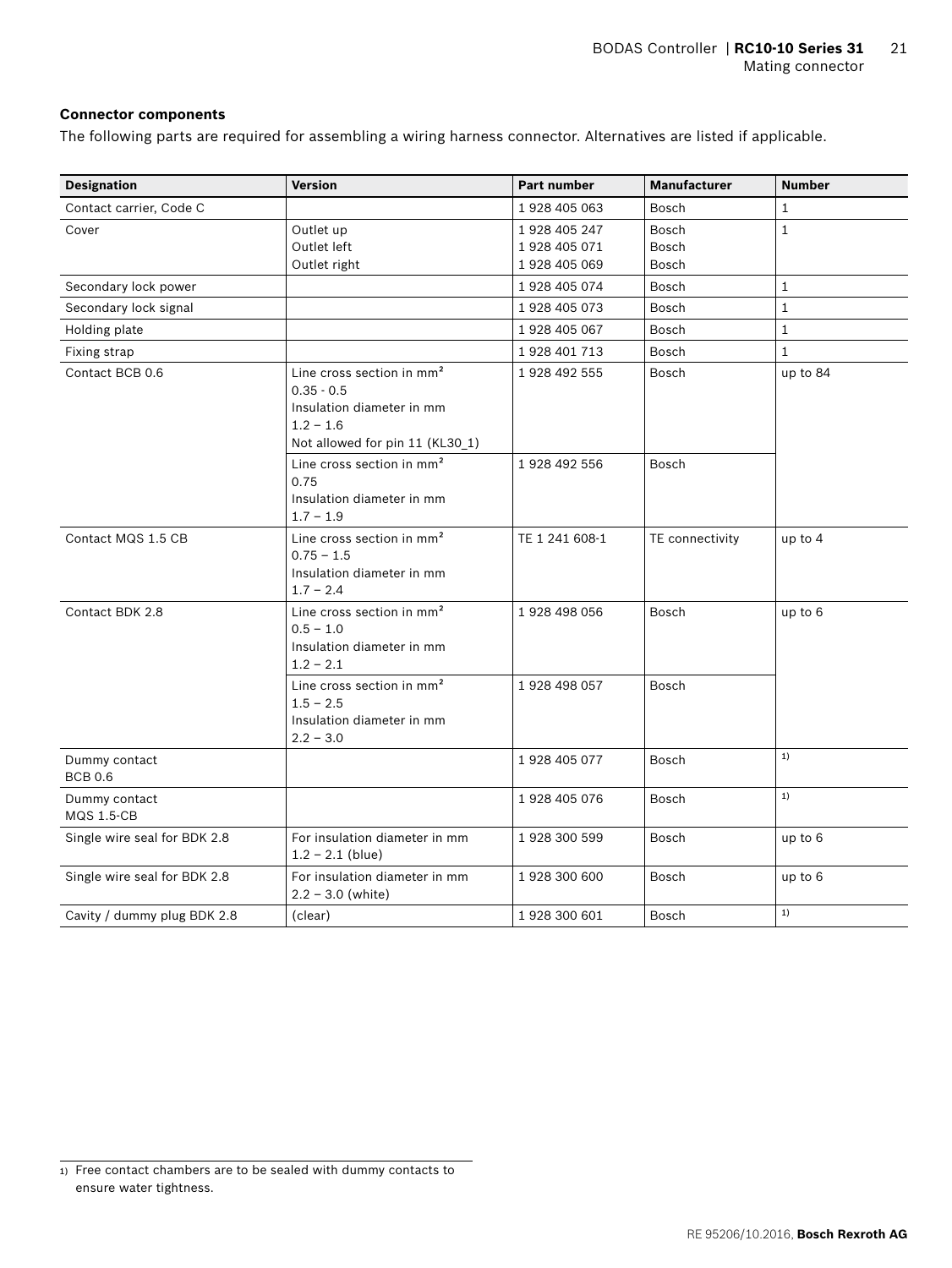### **Connector Kit**

Mating connector sets with the following content are available under Rexroth part number R917010843 for the manual assembly of wiring harness connectors for laboratory or small-series requirements. Machined assembly is recommended for larger quantities.

| <b>Designation</b>                 | <b>Version</b>                                                                            | <b>Part number</b> | <b>Manufacturer</b> | <b>Number</b> |
|------------------------------------|-------------------------------------------------------------------------------------------|--------------------|---------------------|---------------|
| Contact carrier, Code C            |                                                                                           | 1928 405 063       | Bosch               | 1             |
| Cover                              | Outlet right                                                                              | 1928 405 069       | Bosch               | 1             |
| Secondary lock power               |                                                                                           | 1 928 405 074      | Bosch               | 1             |
| Secondary lock signal              |                                                                                           | 1928 405 073       | Bosch               | 1             |
| Holding plate                      |                                                                                           | 1928 405 067       | Bosch               | $\mathbf{1}$  |
| Fixing strap                       |                                                                                           | 1928 401 713       | Bosch               | $\mathbf{1}$  |
| Contact BCB 0.6                    | Line cross section in mm <sup>2</sup><br>0.75<br>Insulation diameter in mm<br>$1.7 - 1.9$ | 1928 492 556       | Bosch               | 84            |
| Contact MQS 1.5 CB                 | Line cross section in $mm2$<br>$0.75 - 1.5$<br>Insulation diameter in mm<br>$1.7 - 2.4$   | TE 1 241 608-1     | TE connectivity     | 6             |
| Contact BDK 2.8                    | Line cross section in $mm2$<br>$1.5 - 2.5$<br>Insulation diameter in mm<br>$2.2 - 3.0$    | 1928 498 057       | Bosch               | 8             |
| Dummy contact<br><b>BCB 0.6</b>    |                                                                                           | 1928 405 077       | Bosch               | $60^{1}$      |
| Dummy contact<br><b>MQS 1.5-CB</b> |                                                                                           | 1928 405 076       | Bosch               | $6^{1}$       |
| Single wire seal for BDK 2.8       | For insulation diameter in mm<br>$2.2 - 3.0$ (white)                                      | 1928 300 600       | Bosch               | 6             |
| Cavity / dummy plug BDK 2.8        | (clear)                                                                                   | 1928 300 601       | Bosch               | (41)          |

Delivered loose in a PE bag. Not suitable for processing by a machine.

<sup>1)</sup> Free contact chambers are to be sealed with dummy contacts to ensure water tightness.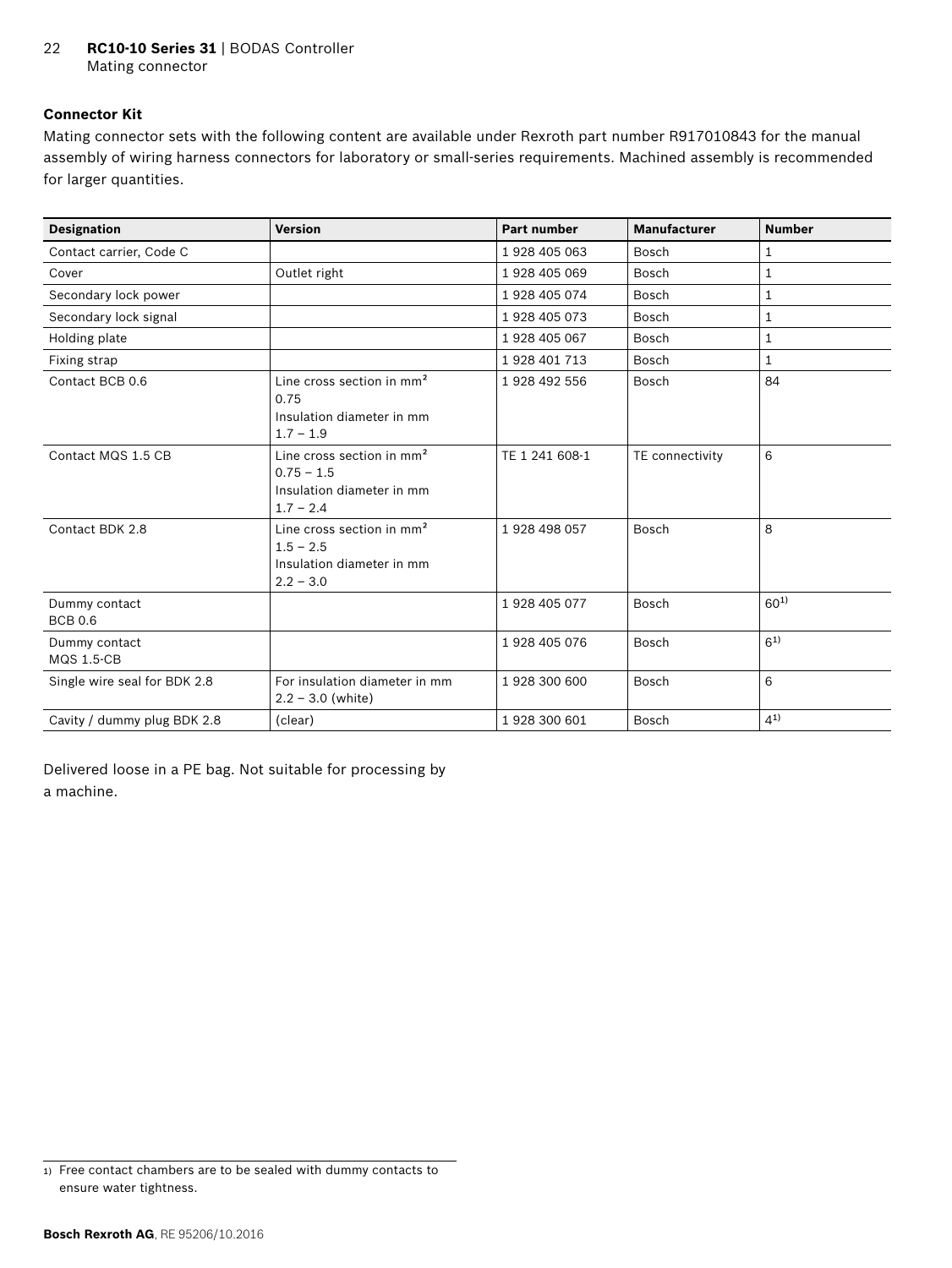# <span id="page-22-0"></span>**Safety instructions**

### **General instructions**

- ▶ Reliable operation cannot be guaranteed if samples or prototypes are used in series production machines.
- ▶ The proposed circuits do not imply any technical liability for the system on the part of Bosch Rexroth.
- ▶ Incorrect connections could cause unexpected signals at the outputs of the controller.
- ▶ Incorrect programming or parameter settings on the controller may create potential hazards while the machine is in operation. It is the responsibility of the machine manufacturer to identify hazards of this type in a hazard analysis and to bring them to the attention of the end user. Rexroth assumes no liability for dangers of this type.
- ▶ The component firmware/software must be installed and removed by Bosch Rexroth or by the authorized partner concerned in order to uphold the warranty.
- ▶ It is not permissible to open the controller or to modify or repair the controller. Modification or repairs to the wiring could result in dangerous malfunctions. Repairs to the controller may only be performed by Bosch Rexroth or by an authorized partner.
- ▶ To switch off the system in emergencies, the stop switch (two-channel stop function) or the optional de-energize switch may be used. The switch must be in an easily accessible position for the operator. The system must be designed in such a way that safe braking is ensured when the outputs are switched off.
- ▶ When the electronics is not energized no pins must be connected to a voltage source. Thus, when the current supply is switched off, the supply for the electronics, the power outputs and the external sensor supply have to be switched off together.
- ▶ Make sure that the controller´s configuration does not lead to safety-critical malfunctions of the complete system in the event of failure or malfunction. This type of system behavior may lead to danger to life and/or cause much damage to property.
- ▶ System developments, installations and commissioning of electronic systems for controlling hydraulic drives must only be carried out by trained and experienced specialists who are sufficiently familiar with both the components used and the complete system.
- ▶ While commissioning and maintenance the controller (with BODAS Tools) the machine may pose unforeseen hazards. Before commissioning the system, you must therefore ensure that the vehicle and the hydraulic system are in a safe condition.
- ▶ Make sure that nobody is in the machine's danger zone.
- ▶ No defective or incorrectly functioning components may be used. If the components should fail or demonstrate faulty operation, repairs must be performed immediately.
- ▶ Controllers used to develop software may only be installed in series production machines if it can be guaranteed that these controllers have not been flashprogrammed with new software more than 500 times. Controllers that have been programmed more than 1000 times are not to be installed in series production machines!

### **Notes on the installation point and position**

- ▶ Do not install the controller close to parts that generate considerable heat (e.g. exhaust).
- ▶ Radio transmitting equipment and mobile telephones must not be used in the driver's cab without a suitable antenna or near the control electronics.
- $\blacktriangleright$  A sufficiently large distance to radio transmitting systems must be maintained.
- ▶ All connectors must be unplugged from the electronics during electrical welding and painting operations.
- ▶ Cables/wires must be sealed individually to prevent water from entering the device.
- $\triangleright$  The controller must not be electrostatically charged, e.g. during painting operations.
- ▶ The controller will heat up beyond normal ambient temperature during operation. To avoid danger caused by high temperatures, it should be protected against contact.
- $\blacktriangleright$  Install the control unit in such a way that the electrical plug is not facing upwards. This ensures that any condensation water that may form can flow out.
- ▶ Standing and permanently running water are not permitted anywhere near the circumferential groove (lid/base connector) or the pressure balance element (DAE).
- ▶ The case must be wired to vehicle ground in order to comply with EMC guidelines. Metallic screws are used to create a connection to vehicle ground.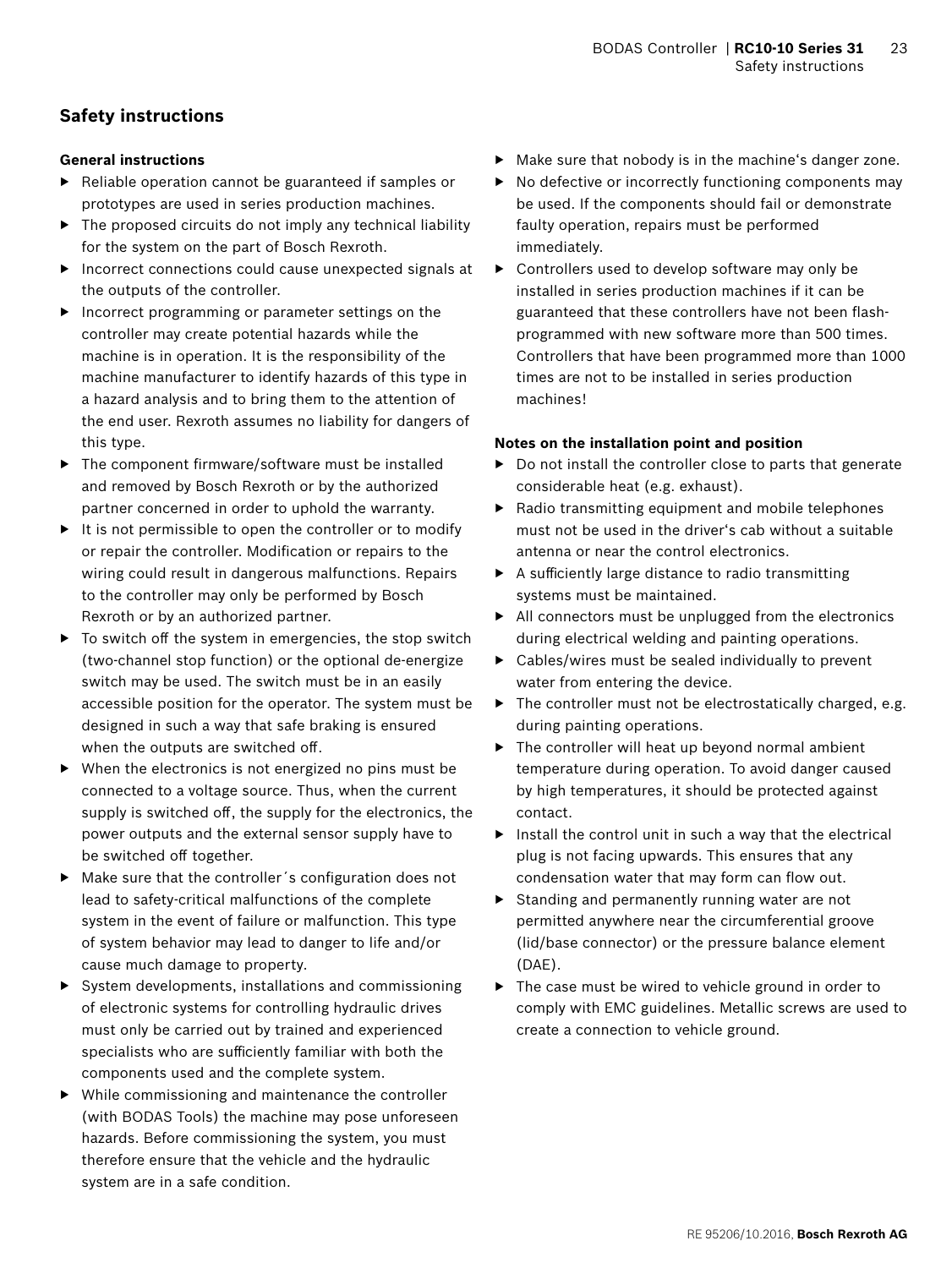### **Notes on transport and storage**

- ▶ If it is dropped, the controller must not be used any longer as invisible damage could have a negative impact on reliability.
- $\triangleright$  Control units must be stored with a mean relative humidity of 60% and at a temperature between -10 °C and +30 °C. Storage temperatures between -20 °C and +40 °C are briefly permissible, for up to 100 hours.
- ▶ After a storage time of more than 5 years, the controller must be examined by the manufacturer.

### **Notes on wiring and circuitry**

- $\triangleright$  The electronics and the power outputs of a controller must be fed from the same power source.
- $\blacktriangleright$  When wiring the output stages, the maximum cumulative output current for each output stage group should be noted. The cumulative output current means a permanent, simultaneous actuation of the output stages.
- ▶ Lines to the speed sensors shall be as short as possible and shielded. The shielding must be connected to the electronics on one side or to the machine or vehicle ground via a low-resistance connection.
- $\blacktriangleright$  The product may only be wired when it is de-energized.
- ▶ Lines to the electronics must not be routed close to other power-conducting lines in the machine or vehicle.
- $\blacktriangleright$  The wiring harness should be fixated mechanically in the area in which the controller is installed (spacing < 150 mm). The wiring harness should be fixated so that in-phase excitation with the controller occurs (e.g. at the controller bolting point).
- $\blacktriangleright$  If possible, lines should be routed in the vehicle interior. If the lines are routed outside the vehicle, make sure that they are securely fixed.
- ▶ Lines must not be kinked or twisted, must not rub against edges and must not be routed through sharpedged ducts without protection.
- ▶ Lines are to be routed with sufficient spacing to hot or moving vehicle parts.
- ▶ PWM outputs must not be linked or bridged.
- ▶ PMW outputs with current measurement (OUT\_1 to OUT 4 and OUT 19 to OUT 24) must not be used to power bulbs.
- $\triangleright$  The sensor supplies can be "pulled up" by an external connection, e.g. the application of a higher voltage, because they operate only as a voltage source but not as a voltage sink. Pulling up a sensor supply may result in unexpected malfunctions and damage of the controller in lasting operation.
- $\blacktriangleright$  The "high side" outputs may not be externally connected to battery.

 $\blacktriangleright$  If the stop function is used in an application, the contacts 9 and 18 (HW\_INH\_1, HW\_INH\_2) of the controller must be connected to the stop switch in the vehicle. For a dual channel switch off function the contact 20 (SW\_INH) has to be connected to the stop switch, too. Refer to the connection diagram.

### **Note on proportional and switching solenoids and other wired inductive consumers**

- $\triangleright$  The proportional solenoids must not be wired with free-wheeling diodes.
- ▶ Switching solenoids at the outputs of the control unit do not need to be connected to free-wheeling diodes.
- $\triangleright$  The electronics may only be tested with the proportional solenoids connected.
- ▶ Other inductive loads that are in the system but not connected to the controller must be connected to freewheeling diodes. This applies to relays (e.g. for de-energizing the controller) that have the same supply as the controller, too.

### **Intended use**

- ▶ The controller is designed for use in mobile working machines provided no limitations / restrictions are made to certain application areas in this data sheet.
- ▶ Operation of the controller must generally occur within the operating ranges specified and released in this data sheet, particularly with regard to voltage, current, temperature, vibration, shock and other described environmental influences.
- ▶ Use outside of the specified and released boundary conditions may result in danger to life and/or cause damage to components which could result in consequential damage to the mobile working machine.

### **Improper use**

- ▶ Any use of the controller other than that described in chapter "Intended use" is considered to be improper.
- ▶ Use in explosive areas is not permissible.
- ▶ Damage resulting from improper use and/or from unauthorized interference in the component not described in this data sheet render all warranty and liability claims void with respect to the manufacturer.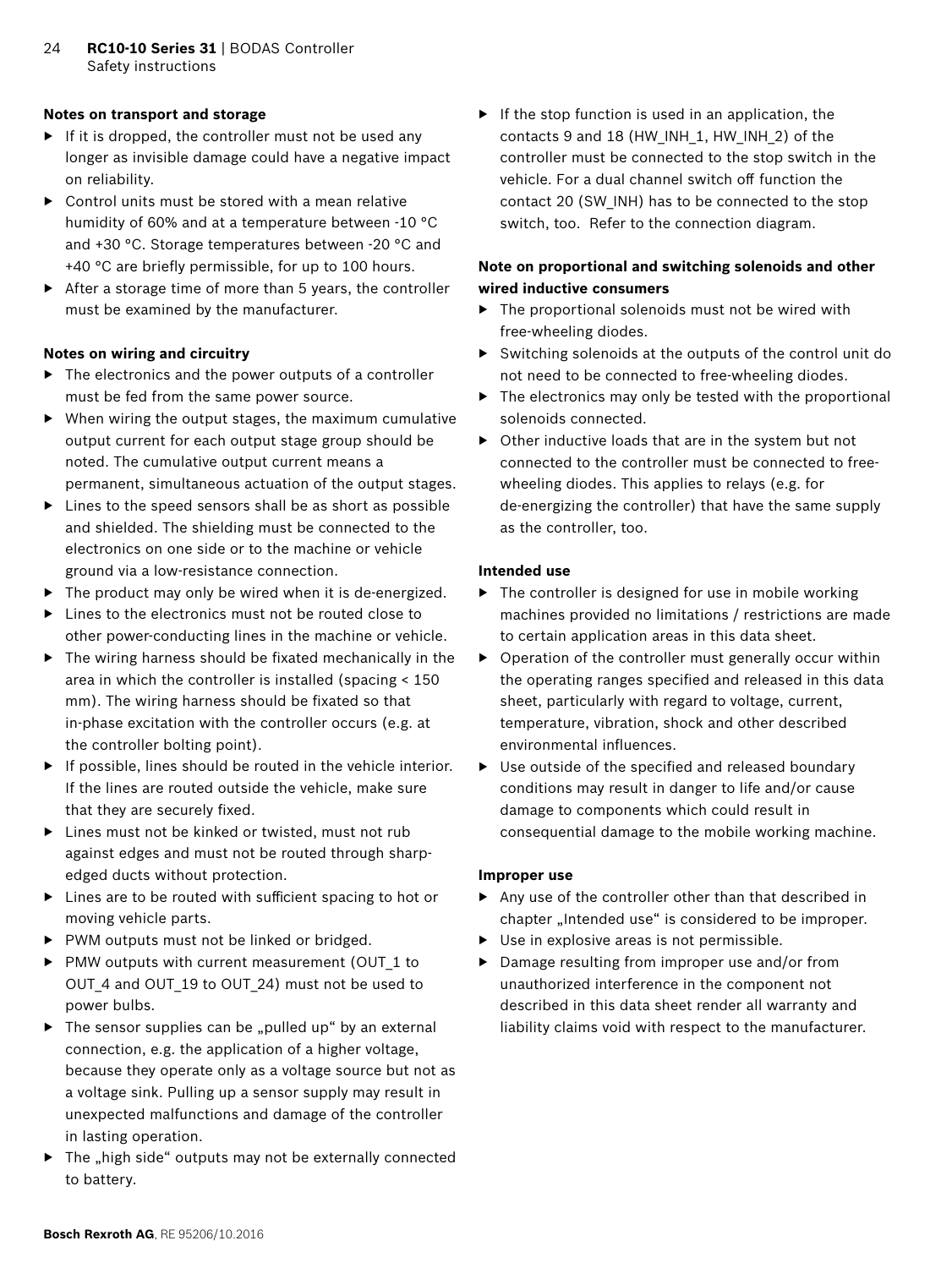### **Use in functions relevant to safety**

- $\blacktriangleright$  The customer is responsible for performing a risk analysis of the mobile working machine and determining the possible safety-related functions.
- $\blacktriangleright$  In safety-related applications, the customer is responsible for taking suitable measures for ensuring safety (sensor redundancy, plausibility check, emergency switch, etc.)
- ▶ For example, a suitable assignment of input variables (e.g. by connecting the acceleration pedal signal to two independent analog inputs) can be used to detect faults and to activate specially programmed reactions.
- $\triangleright$  Special measures may be initiated if the plausibility check shows deviations between the set-point values and the values read back by the microcontroller.
- ▶ Product data that is necessary to assess the safety of the machine can be provided on request or are listed in this data sheet.
- ▶ For all control units, the notes found in the API description, in the online help section of BODAS design and in the "safety- relevant project planning instructions" must be observed

### **Safety features in the BODAS controller**

- ▶ The input circuits for speed and analog signals partially feature electrically independent circuits. Faults can be detected by the microcontroller using software diagnostic functions if appropriate input pins are used.
- $\blacktriangleright$  Faults in the supply voltage are detected by internal monitoring.
- ▶ All output signals can be monitored by the microcontroller with the appropriate software.
- ▶ The controllers can be operated with all power outputs de-energized for service purposes.
- $\blacktriangleright$  The internal watchdog module switches off the power supply of proportional and switched outputs centrally when there are malfunctions in the program run.

### **Further information**

- ▶ In addition, the application-specific documents (connection diagrams, software descriptions, etc.) are to be observed.
- ▶ More detailed information on BODAS controllers may be found at www.boschrexroth.com/mobile-electronics.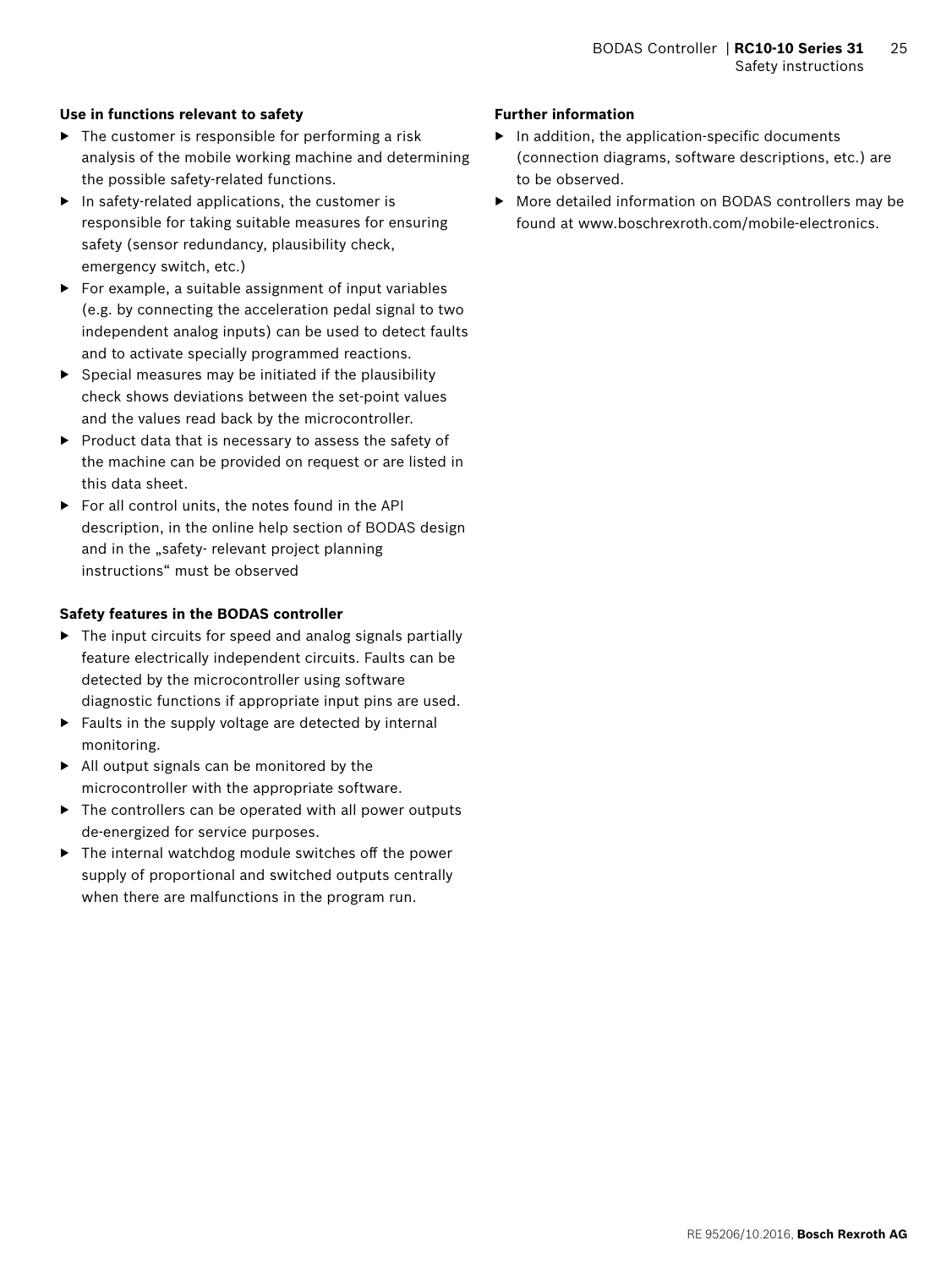#### **Bosch Rexroth AG**

Mobile Applications Glockeraustraße 4 89275 Elchingen, Germanyy Tel. +49 93 52 40 50 60 info.bodas@boschrexroth.de www.boschrexroth.com

© Bosch Rexroth AG 2016. All rights reserved, also regarding any disposal, exploitation, reproduction, editing, distribution, as well as in the event of applications for industrial property rights. The data specified above only serve to describe the product. No statements concerning a certain condition or suitability for a certain application can be derived from our information. The information given does not release the user from the obligation of own judgment and verification. It must be remembered that our products are subject to a natural process of wear and aging.